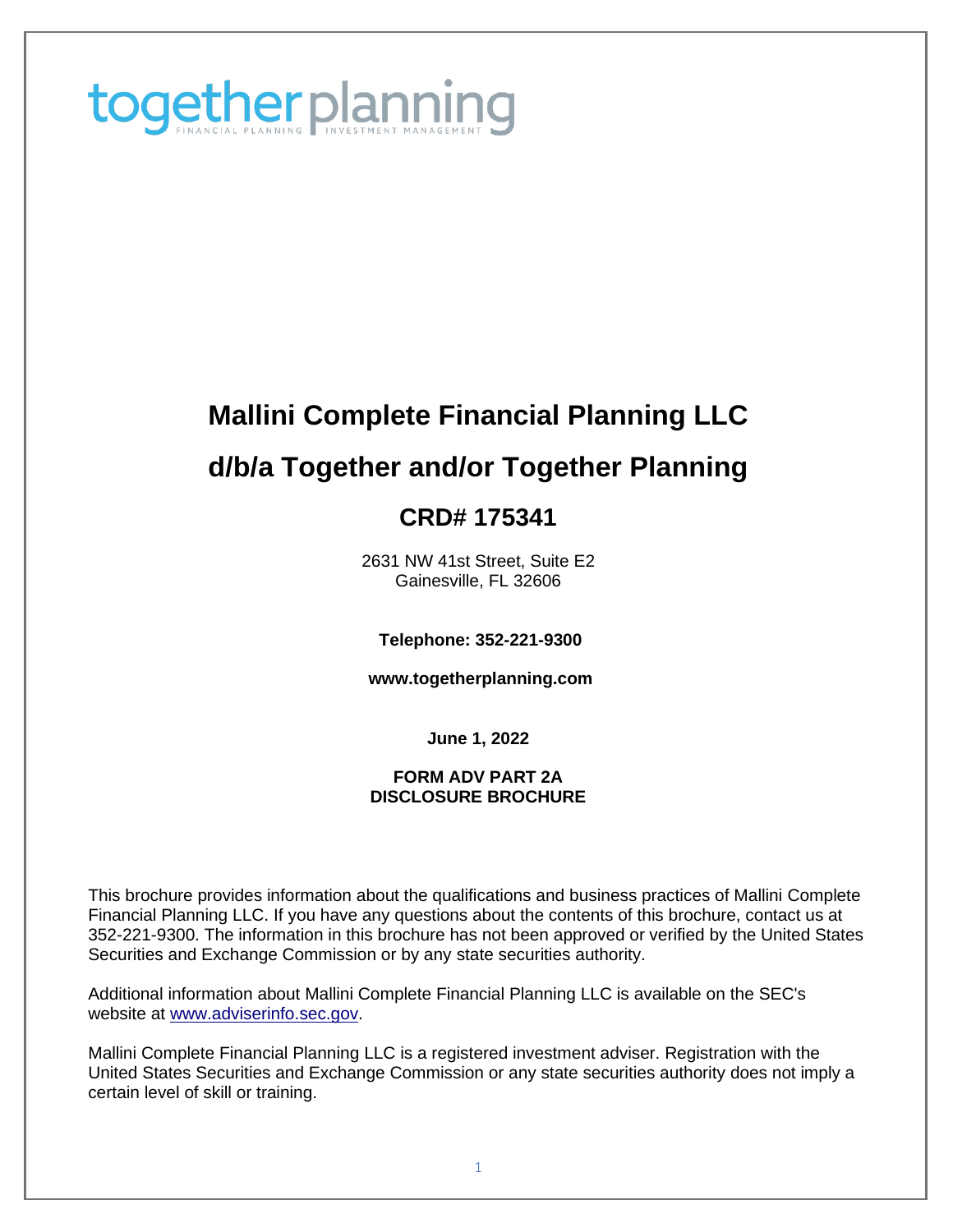### <span id="page-1-0"></span>**Item 2 Summary of Material Changes**

This is the initial version of Together Planning's Brochure as a SEC registered firm. Please see the appropriate section for additional information regarding the following changes that have been incorporated into this version of the Brochure:

The firm is switching from state registration to registration with the SEC. The ADV Part 2A was updated to remove state specific sections.

The Financial Planning section in Item 4 (Advisory Business) and Item 5 (Fees and Compensation) was updated to further clarify the services and fees provided by Together Planning.

Item 4 (Advisory Business) - Disclosures regarding IRA Rollover Recommendations and how it creates a conflict of interest were added

Item 12 (Brokerage Practices) – Language regarding how we select mutual fund share class selection was incorporated.

Item 13 (Review of Accounts) – Clarified that all relationships are under the supervision of Together Planning and assigned a primary investment advisor to oversee the accounts.

Item 14 (Client Referrals and Other Compensation) Updated our language regarding solicitors. Together Planning is no longer utilizing a solicitor for client referrals. However, any existing referral fees arrangement still remains in effect.

As of June 1, 2022, we have amended our brochure to reflect a change to our fee structure for ongoing financial planning advice after the initial plan is complete. For more information, please refer to the Financial Planning Services section in Items 4 and 5.

Additional changes were made throughout for language consistency and clarification.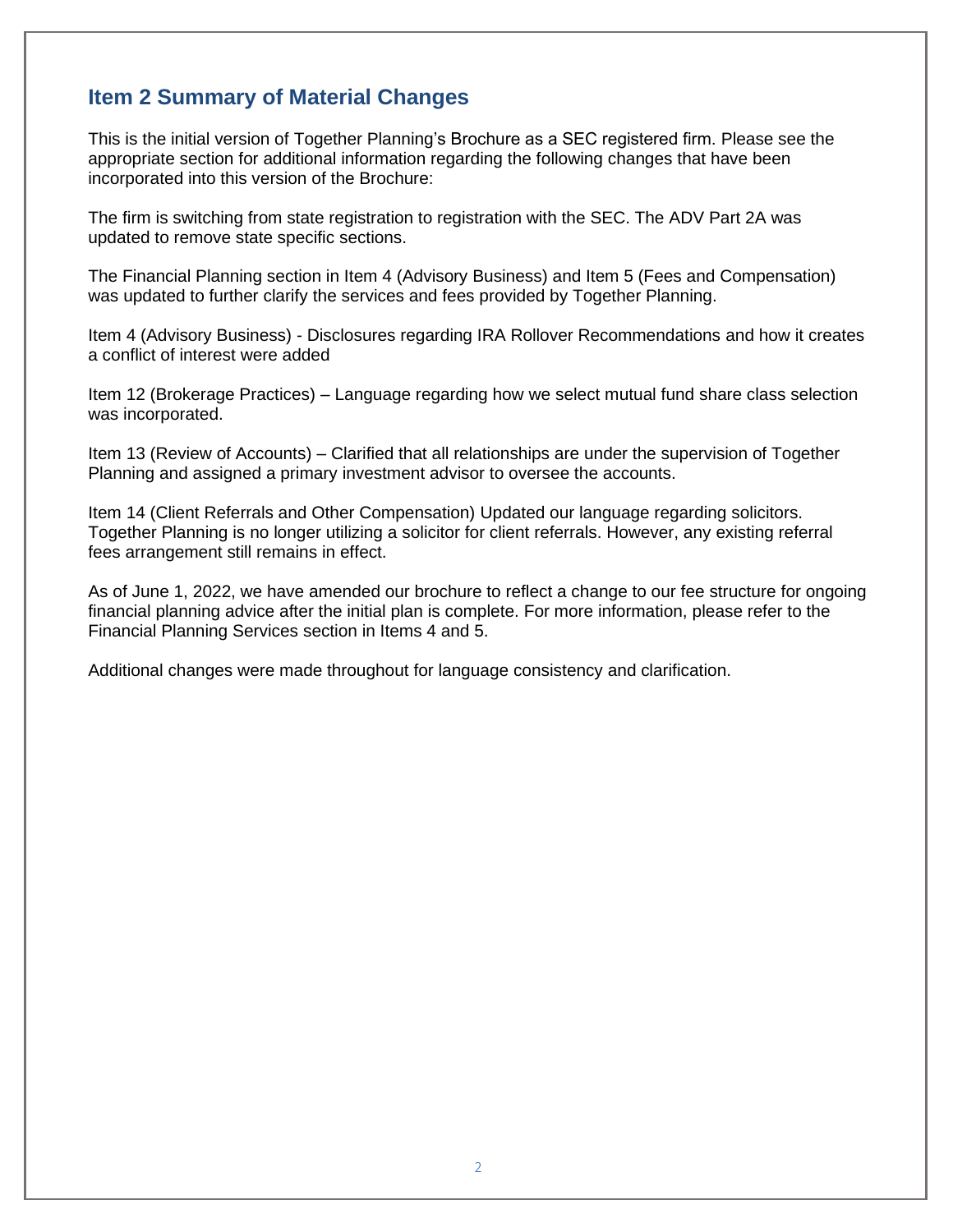# <span id="page-2-0"></span>**Item 3 Table of Contents**

| Item 11 Code of Ethics, Participation or Interest in Client Transactions and Personal Trading 12 |  |
|--------------------------------------------------------------------------------------------------|--|
|                                                                                                  |  |
|                                                                                                  |  |
|                                                                                                  |  |
|                                                                                                  |  |
|                                                                                                  |  |
|                                                                                                  |  |
|                                                                                                  |  |
|                                                                                                  |  |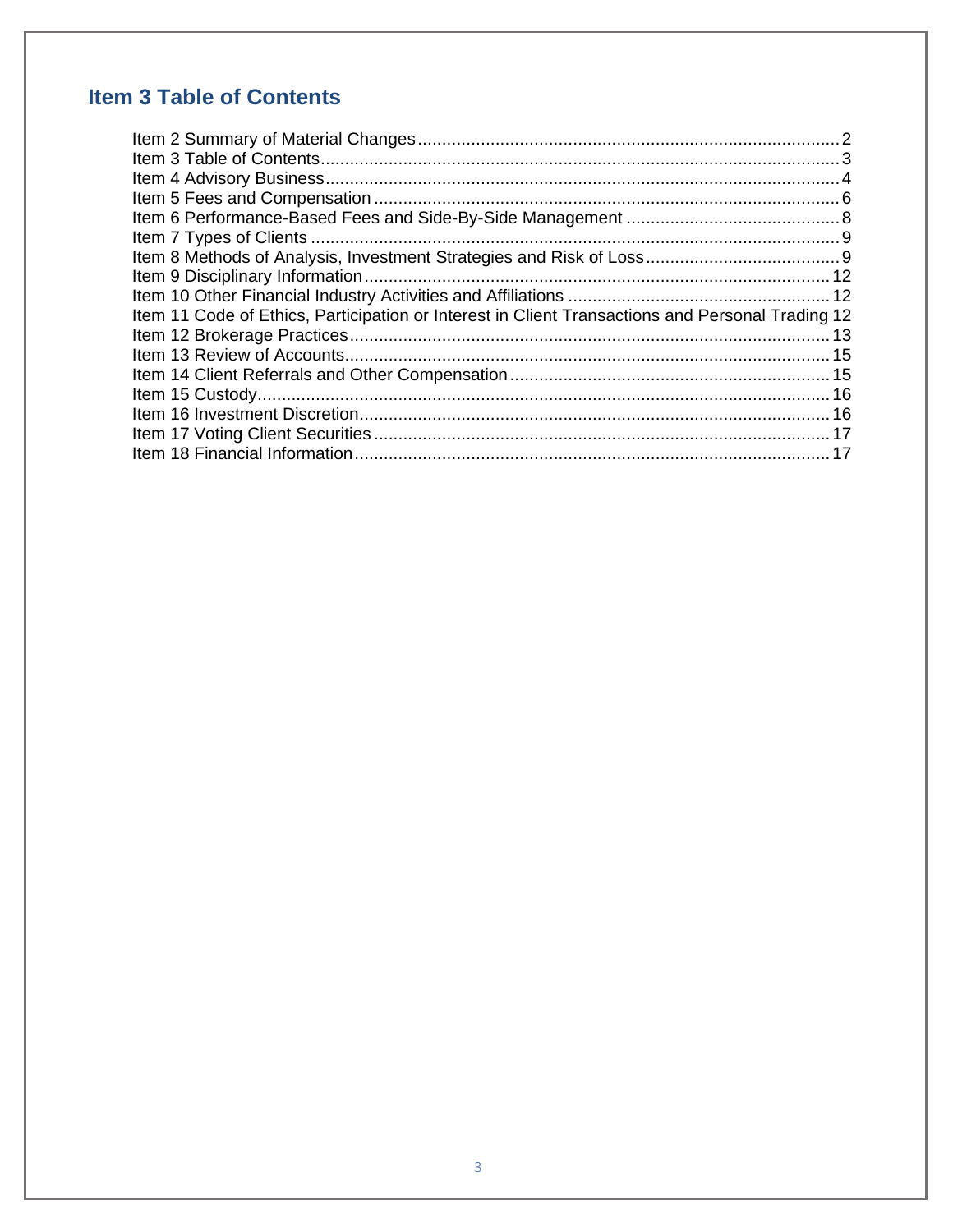### <span id="page-3-0"></span>**Item 4 Advisory Business**

#### **Description of Firm**

Mallini Complete Financial Planning LLC is a registered investment adviser based in Gainesville, Florida. We are organized as a Limited Liability Company (LLC) under the laws of the State of Florida and are currently conducting business as "Together" and/or "Together Planning". We have been providing investment advisory services since June 2015. We are owned by George Thomas ("Tom") Mallini, Judson ("Jud") T. Mallini, Lia Mallini Bertelson and Virginia Mallini Knoll.

The following paragraphs describe our services and fees. Refer to the description of each investment advisory service listed below for information on how we tailor our advisory services to your individual needs. As used in this brochure, the words "we", "our" and "us" refer to Mallini Complete Financial Planning LLC and the words "you", "your" and "client" refer to you as either a client or prospective client of our firm.

#### **Portfolio Management Services**

We offer discretionary and non-discretionary portfolio management services. Our investment advice is tailored to meet our clients' needs and investment objectives. If you retain our firm for portfolio management services, we will meet with you to determine your investment objectives, risk tolerance, and other relevant information at the beginning of our advisory relationship. We will use the information we gather to develop a strategy that enables our firm to give you continuous and focused investment advice and/or to make investments on your behalf. As part of our portfolio management services, we will customize an investment portfolio or invest your assets according to one or more model portfolios developed by our firm, according to your risk tolerance and investing objectives. Once we construct an investment portfolio for you, or select a model portfolio, we will monitor your portfolio's performance on an ongoing basis and will rebalance the portfolio as required by changes in market conditions and in your financial circumstances.

If you participate in our discretionary portfolio management services, we require you to grant our firm discretionary authority to manage your account. Discretionary authorization will allow us to determine the specific securities, and the amount of securities, to be purchased or sold for your account without your approval prior to each transaction. Discretionary authority is typically granted by the investment advisory agreement you sign with our firm and the appropriate trading authorization forms. You may limit our discretionary authority (for example, limiting the types of securities that can be purchased or sold for your account) by providing our firm with your restrictions and guidelines in writing.

If you enter into non-discretionary arrangements with our firm, we must obtain your approval prior to executing any transactions on behalf of your account. You have an unrestricted right to decline to implement any advice provided by our firm on a non-discretionary basis. For accounts in which Together Planning does not have discretion, we will not have the ability to buy or sell securities for your account without written instructions. You may suffer or benefit from the trading restriction. For example, if Together Planning cannot reach you to obtain approval, or if you do not place the order upon receipt of the call, the price of the security to be purchased or liquidated may have fluctuated during this time.

#### **Financial Planning Services**

We provide one-time and ongoing financial planning services. These services are typically in conjunction with investment management services but may also be provided as a standalone service. With our financial planning services, our goal is to help you worry less and enjoy your life more by developing a plan to help you meet the goals that are important to your career and your family. Our initial conversations will help us understand your values, goals, family structure, health picture, and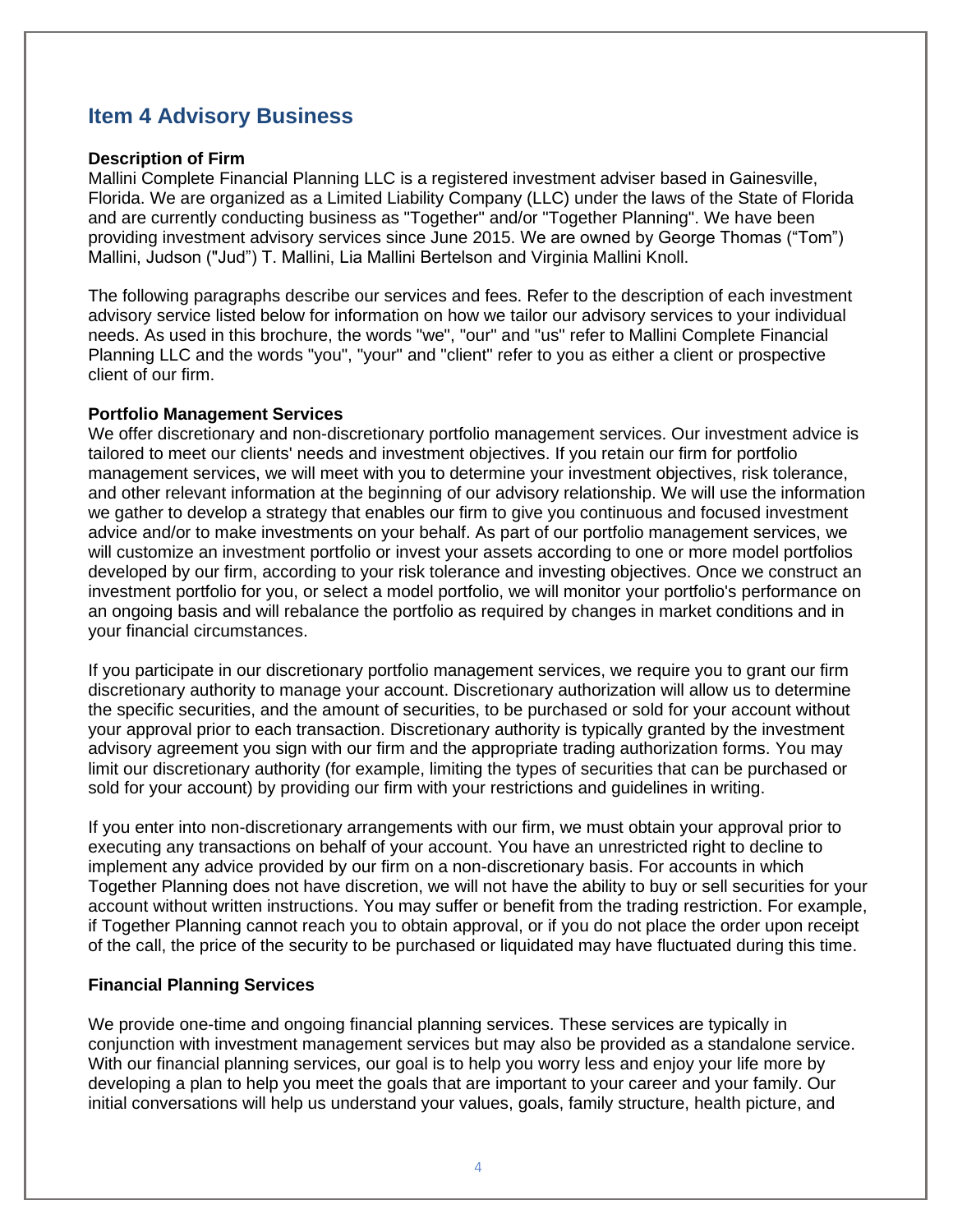financial circumstances. Then we will collect documents and data to develop a financial plan including cash flow projections, tax planning, insurance review, estate planning, and investment management.

Together we will develop an action plan, along with our recommendations to help you achieve your objectives. If you retain our firm for ongoing financial planning and investment management services, you will receive online access to your financial plan, access to your adviser when questions arise, a formal review of your plan and meeting once a year to check your progress and recommend adjustments, coordination with your tax planning, insurance, and estate planning professionals, and help with benefits selection during open enrollment each year.

Financial plans are based on your financial situation at the time we present the plan to you, and on the financial information you provide to us. You must promptly notify our firm if your financial situation, goals, objectives, or needs change during our engagement.

You are under no obligation to act on our financial planning recommendations. Should you choose to act on any of our recommendations, you are not obligated to implement the financial plan through any of our other investment advisory services. Moreover, you may act on our recommendations by placing securities transactions with any brokerage firm. Together Planning is not authorized or qualified to give legal advice or prepare legal documents, prepare, or amend the filing of personal income, gift, or estate tax returns, or to act as a trustee. You should consult your attorney, accountant, and other personal advisers for these services.

#### **College Planning Services**

Aside from a home, education is the largest investment that many of our clients will make. We are now offering College Pre-Approval™ to families with college-bound children. This service consists of a 90 minute meeting that is scheduled after the client has submitted the required documentation. Documents required are related to the student's academic record, including GPA, test scores, and a list of ten target colleges, and the family's financial situation, including tax returns and account balances.

At the end of the meeting, the client will receive a printed report with their Expected Family Contribution, the net cost of the colleges on the target list, information about scholarships and financial aid packages at those schools, and sometimes suggestions of other schools to consider. The report will help the family develop their college budget and identify those schools that will meet the needs of their students while not jeopardizing financial security.

#### **Advisory Consulting Services**

We offer consulting services that primarily involves advising clients on specific financial-related topics. The topics we address may include, but are not limited to, risk assessment/management, investment planning, financial organization, or financial decision making/negotiation. These engagements are more limited in scope and are billed on an hourly basis.

#### **IRA Rollover Recommendations**

As part of our investment advisory services to you, we may recommend that you withdraw the assets from your employer's retirement plan and roll the assets over to an individual retirement account ("IRA") that we will manage on your behalf. If you elect to roll the assets to an IRA that is subject to our management, we will charge you an asset-based fee as set forth in the agreement you executed with our firm. This practice presents a conflict of interest because persons providing investment advice on our behalf have an incentive to recommend a rollover to you for the purpose of generating fee-based compensation rather than solely based on your needs. You are under no obligation, contractually or otherwise, to complete the rollover. Moreover, if you do complete the rollover, you are under no obligation to have the assets in an IRA managed by our firm.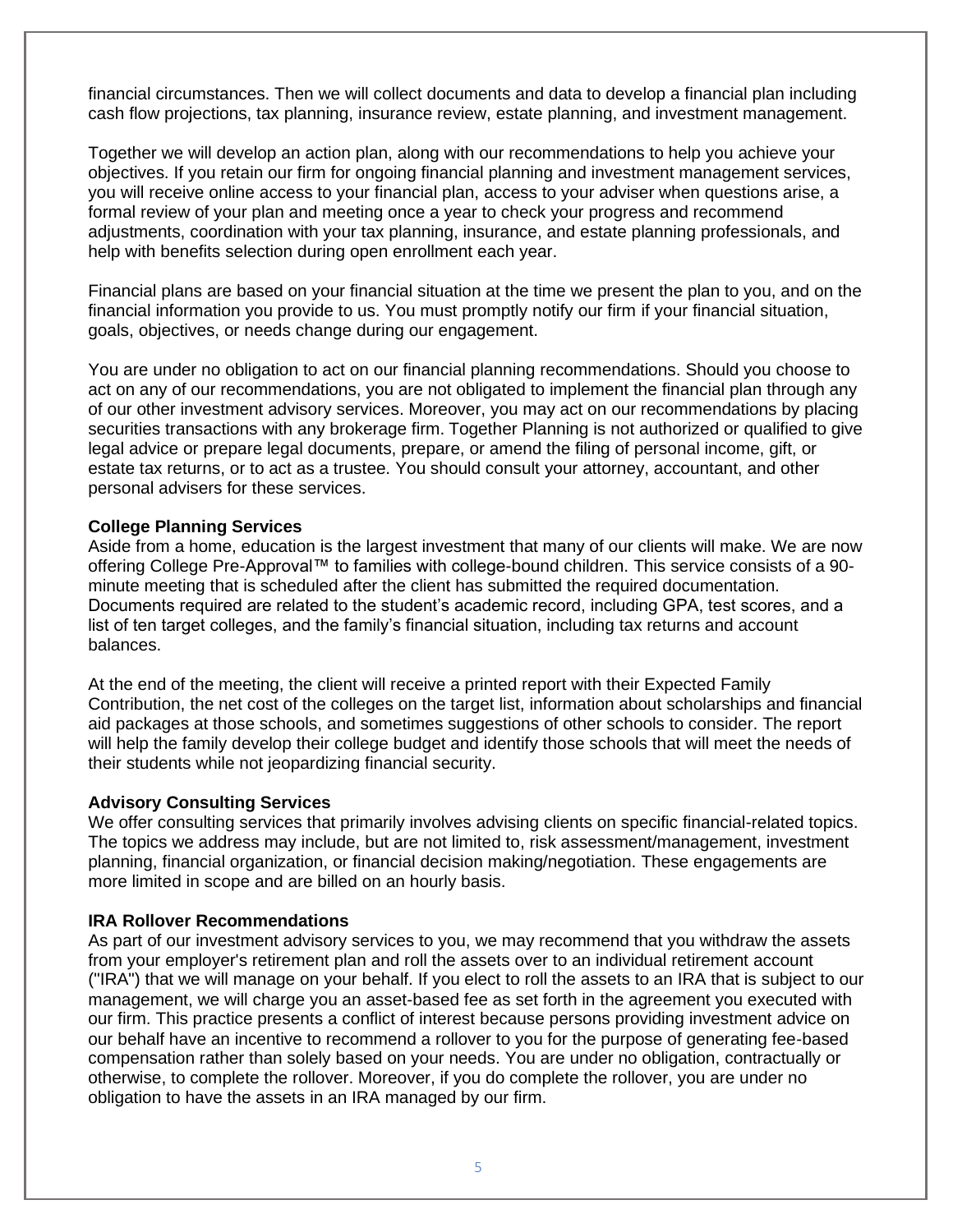For purposes of complying with the DOL's Prohibited Transaction Exemption 2020-02 ("PTE 2020-02") where applicable, we are providing the following acknowledgment to you. When we provide investment advice to you regarding your retirement plan account or individual retirement account, we are fiduciaries within the meaning of Title I of the Employee Retirement Income Security Act and/or the Internal Revenue Code, as applicable, which are laws governing retirement accounts. The way we make money creates some conflicts with your interests, so we operate under a special rule that requires us to act in your best interest and not put our interest ahead of yours. Under this special rule's provisions, we must:

- Meet a professional standard of care when making investment recommendations (give prudent advice);
- Never put our financial interests ahead of yours when making recommendations (give loyal advice);
- Avoid misleading statements about conflicts of interest, fees, and investments;
- Follow policies and procedures designed to ensure that we give advice that is in your best interest;
- Charge no more than is reasonable for our services; and
- Give you basic information about conflicts of interest.

#### **Wrap Fee Programs**

We do not participate in any wrap fee program.

#### **Types of Investments**

We primarily offer advice on equity securities ("stocks"), corporate debt securities ("bonds"), master limited partnerships ("MLPs"), mutual funds and exchange traded funds ("ETFs"). Additionally, we may advise you on various types of investments based on your stated goals and objectives. We may also provide advice on any type of investment held in your portfolio at the inception of our advisory relationship. You may request that we refrain from investing in particular securities or certain types of securities. You must provide these restrictions to our firm in writing.

We are not a broker, nor are we insurance agents. Therefore, we do not receive commissions.

#### **Assets Under Management**

As of January 1, 2022, we provide continuous management services for \$103,114,729 in client assets on a discretionary basis, and \$521,723 in client assets on a non-discretionary basis.

### <span id="page-5-0"></span>**Item 5 Fees and Compensation**

#### **Portfolio Management Services**

Our fee for portfolio management services is based on a percentage of the assets in your account and is set forth in the following annual fee schedule:

#### **Annual Fee Schedule**

#### **Assets Under Management Annual Fee\***

\$0 - \$2,000,000 1.00%

Above \$2,000,000 0.50%

\* Long-term clients receive a 20% discount on their annual fee after they have been a client of Together Planning for 5 years. Clients who have negotiated a lower AUM fee may not be eligible for the 20% discount.

Our annual portfolio management fee is billed and payable, quarterly in arrears, based on the balance at end of billing period.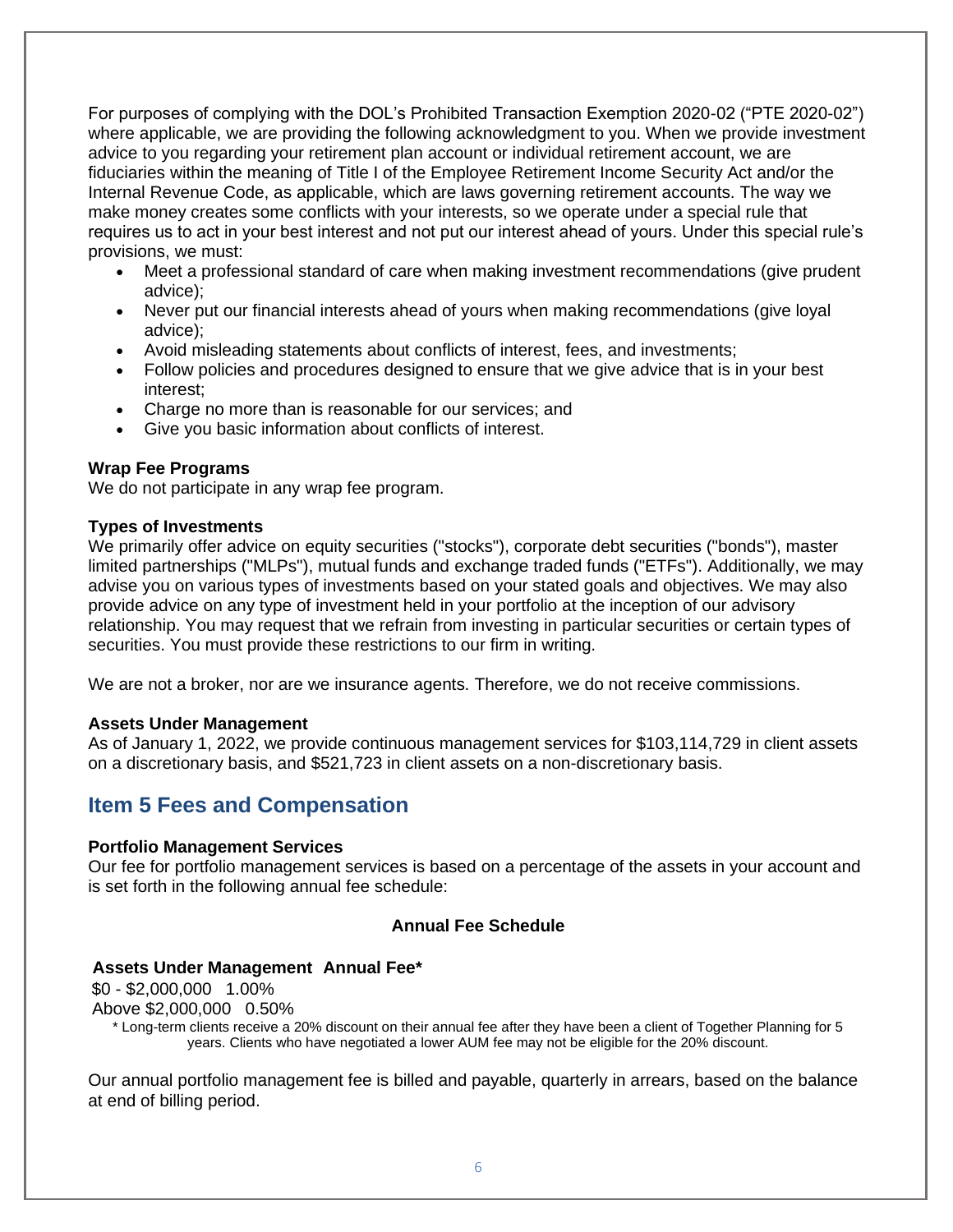If the portfolio management agreement is executed at any time other than the first day of a calendar quarter, our fees will apply on a pro rata basis, which means that the advisory fee is payable in proportion to the number of days in the quarter for which you are a client. Our advisory fee is negotiable, depending on individual client circumstances.

At our discretion, we may combine the account values for family members (whether living in the same household or living separately) to determine the applicable advisory fee. For example, we may combine account values for you and your minor and/or adult children, joint accounts with your spouse, and other types of family related accounts. Combining account values may increase the asset total, which may result in your paying a reduced advisory fee based on the available breakpoints in our fee schedule stated above.

We will deduct our fee directly from your account through the qualified custodian holding your funds and securities. We will deduct our advisory fee only when the following requirements are met:

- You provide our firm with written authorization permitting the fees to be paid directly from your account held by the qualified custodian.
- We send you an invoice showing the amount of the fee, the value of the assets on which the fee is based, the time period covered by the fee, and the specific manner in which the fee was calculated.
- The qualified custodian agrees to send you a statement, at least quarterly, indicating all amounts dispersed from your account including the amount of the advisory fee paid directly to our firm.

We encourage you to reconcile our invoices with the statement(s) you receive from the qualified custodian. If you find any inconsistent information between our invoice and the statement(s) you receive from the qualified custodian, call our main office number located on the cover page of this brochure. You may terminate the portfolio management agreement upon 30 day Written notice. You will incur a pro rata charge for services rendered prior to the termination of the portfolio management agreement, which means you will incur advisory fees only in proportion to the number of days in the quarter for which you are a client. If you have pre-paid advisory fees that we have not yet earned, you will receive a prorated refund of those fees.

#### **Financial Planning Services**

We charge an initial fixed fee for creating your financial plan. If you retain us for ongoing financial planning support after the initial plan, and we don't manage investments for you, we will charge an annual fee that is billed quarterly.

Financial Planning fees may be discounted or waived for clients who also engage us for investment management. We find that we are able to provide a deeper level of service when we provide both financial planning and asset management to our clients, so we prefer to enter into relationships where we can provide both. For this reason, we will sometimes discount the financial planning fee or waive it altogether at the beginning of a new relationship.

Initial Planning Fee: Our financial planning fee is \$3,500. We require a \$500 deposit paid in advance of starting the initial plan and the remaining portion of the fee is due upon completion of the financial plan.

Ongoing Planning Fee: Following the completion and delivery of the financial plan, clients can retain our firm for ongoing financial support with or without engaging us for asset management services. If the client wishes to retain our firm for financial planning only, we will charge an annual fee, which will be negotiated at the time the ongoing agreement is signed, based upon the complexity and the nature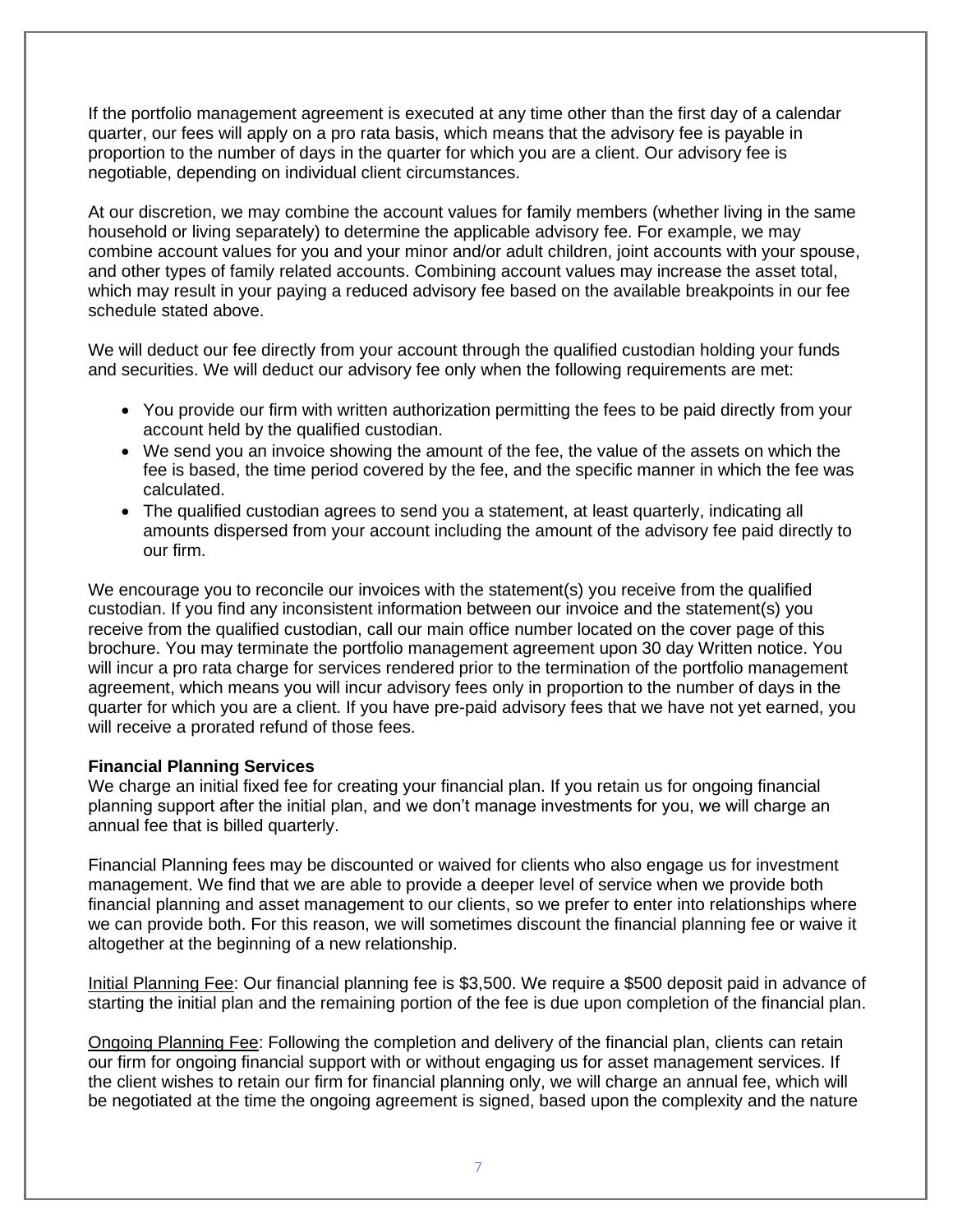of the engagement. The ongoing fee will be billed in arrears on a quarterly basis. If the client retains the firm for both Financial Planning and Investment Management services, the negotiated fee for ongoing Financial Planning support will be waived.

We do not require you to pay fees six or more months in advance and in excess of \$1200. Should the engagement last longer than six months between acceptance of financial planning agreement and delivery of the financial plan, any prepaid unearned fees will be promptly returned to you less a pro rata charge for bona fide financial planning services rendered to date.

You may terminate the financial planning agreement by providing written notice to our firm. You will incur a pro rata charge for services rendered prior to the termination of the agreement. However, if you have pre-paid advisory fees that we have not yet earned, you will receive a prorated refund of those fees.

#### **College Planning Services**

We charge a fixed fee of \$1,000 for college planning services. The fixed fee is negotiable depending upon the complexity and scope of services rendered. We invoice the first \$500 when the agreement is signed and the balance when the plan is complete.

#### **Advisory Consulting Services**

We charge an hourly fee for advisory consulting services. The hourly rate is \$150 - \$250 and is dependent on the level of experience of the professional providing the consulting service. Our consulting fee is negotiable depending upon the scope and complexity of the services to be rendered and individual client circumstances.

You may terminate the advisory consulting services agreement upon written notice to our firm.

The fees are due and payable as invoiced. The estimated number of hours will be approved by the client before the work is done, and the charges will be invoiced upon completion. If the time required will exceed the original estimate, the client will be notified. Time will be billed in increments of one tenth of one hour. No fees in excess of \$500 will be charged more than six months in advance. For recurring consulting services, fees will be invoiced only when services are rendered, and not on an automatic ongoing basis.

#### **Additional Fees and Expenses**

As part of our investment advisory services to you, we may invest, or recommend that you invest, in mutual funds and exchange traded funds. The fees that you pay to our firm for investment advisory services are separate and distinct from the fees and expenses charged by mutual funds or exchange traded funds (described in each fund's prospectus) to their shareholders. These fees will generally include a management fee and other fund expenses. You will also incur transaction charges and/or brokerage fees when purchasing or selling securities. These charges and fees are typically imposed by the broker-dealer or custodian through whom your account transactions are executed. We do not share in any portion of the brokerage fees/transaction charges imposed by the broker-dealer or custodian. To fully understand the total cost you will incur, you should review all the fees charged by mutual funds, exchange traded funds, our firm, and others. For information on our brokerage practices, refer to the *Brokerage Practices* section of this brochure.

### <span id="page-7-0"></span>**Item 6 Performance-Based Fees and Side-By-Side Management**

We do not accept performance-based fees or participate in side-by-side management. Performancebased fees are fees that are based on a share of capital gains or capital appreciation of a client's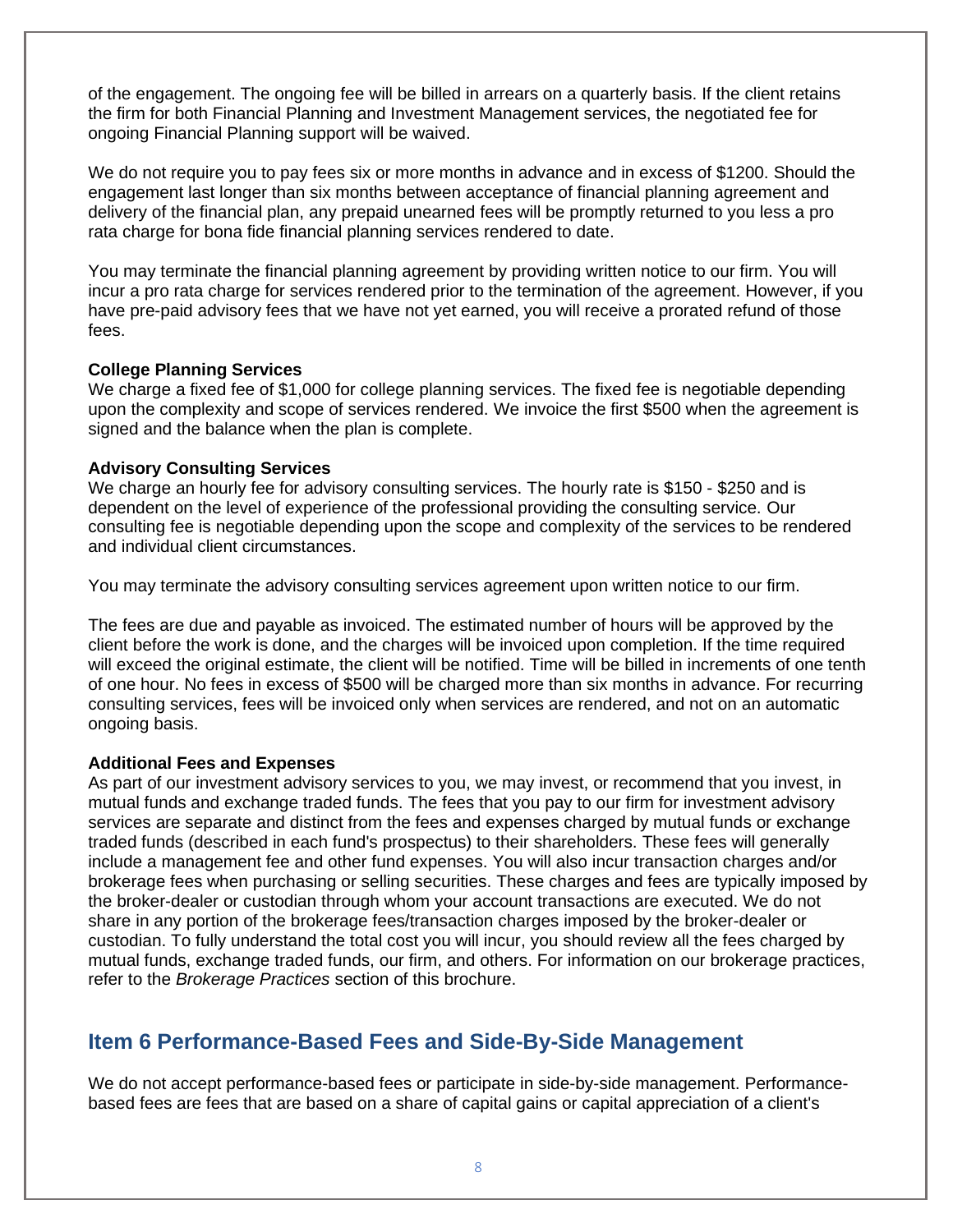account. Side-by-side management refers to the practice of managing accounts that are charged performance-based fees while at the same time managing accounts that are not charged performancebased fees. Our fees are calculated as described in the *Fees and Compensation* section above and are not charged on the basis of a share of capital gains upon, or capital appreciation of, the funds in your advisory account.

### <span id="page-8-0"></span>**Item 7 Types of Clients**

We offer investment advisory services to individuals, including high net worth individuals, families, charitable organizations, and corporations or other businesses entities.

In general, we do not require a minimum dollar amount to open and maintain an advisory account; however, we have the right to terminate your account if it falls below a minimum size which, in our sole opinion, is too small to manage effectively.

### <span id="page-8-1"></span>**Item 8 Methods of Analysis, Investment Strategies and Risk of Loss**

#### **Our Methods of Analysis and Investment Strategies**

We may use one or more of the following methods of analysis or investment strategies when providing investment advice to you:

**Fundamental Analysis** - involves analyzing individual companies and their industry groups, such as a company's financial statements, details regarding the company's product line, the experience and expertise of the company's management, and the outlook for the company and its industry. The resulting data is used to measure the true value of the company's stock compared to the current market value.

**Risk:** The risk of fundamental analysis is that information obtained may be incorrect and the analysis may not provide an accurate estimate of earnings, which may be the basis for a stock's value. If securities prices adjust rapidly to new information, utilizing fundamental analysis may not result in favorable performance.

**Cyclical Analysis** - a type of technical analysis that involves evaluating recurring price patterns and trends. Economic/business cycles may not be predictable and may have many fluctuations between long-term expansions and contractions.

**Risk:** The lengths of economic cycles may be difficult to predict with accuracy and therefore the risk of cyclical analysis is the difficulty in predicting economic trends and consequently the changing value of securities that would be affected by these changing trends.

**Modern Portfolio Theory (MPT)** - a theory of investment which attempts to maximize portfolio expected return for a given amount of portfolio risk, or equivalently minimize risk for a given level of expected return, by carefully diversifying the proportions of various assets.

**Risk:** Market risk is that part of a security's risk that is common to all securities of the same general class (stocks and bonds) and thus cannot be eliminated by diversification.

**Long-Term Purchases** - securities purchased with the expectation that the value of those securities will grow over a relatively long period of time, generally greater than one year.

**Risk:** Using a long-term purchase strategy generally assumes the financial markets will go up in the long-term which may not be the case. There is also the risk that the segment of the market that you are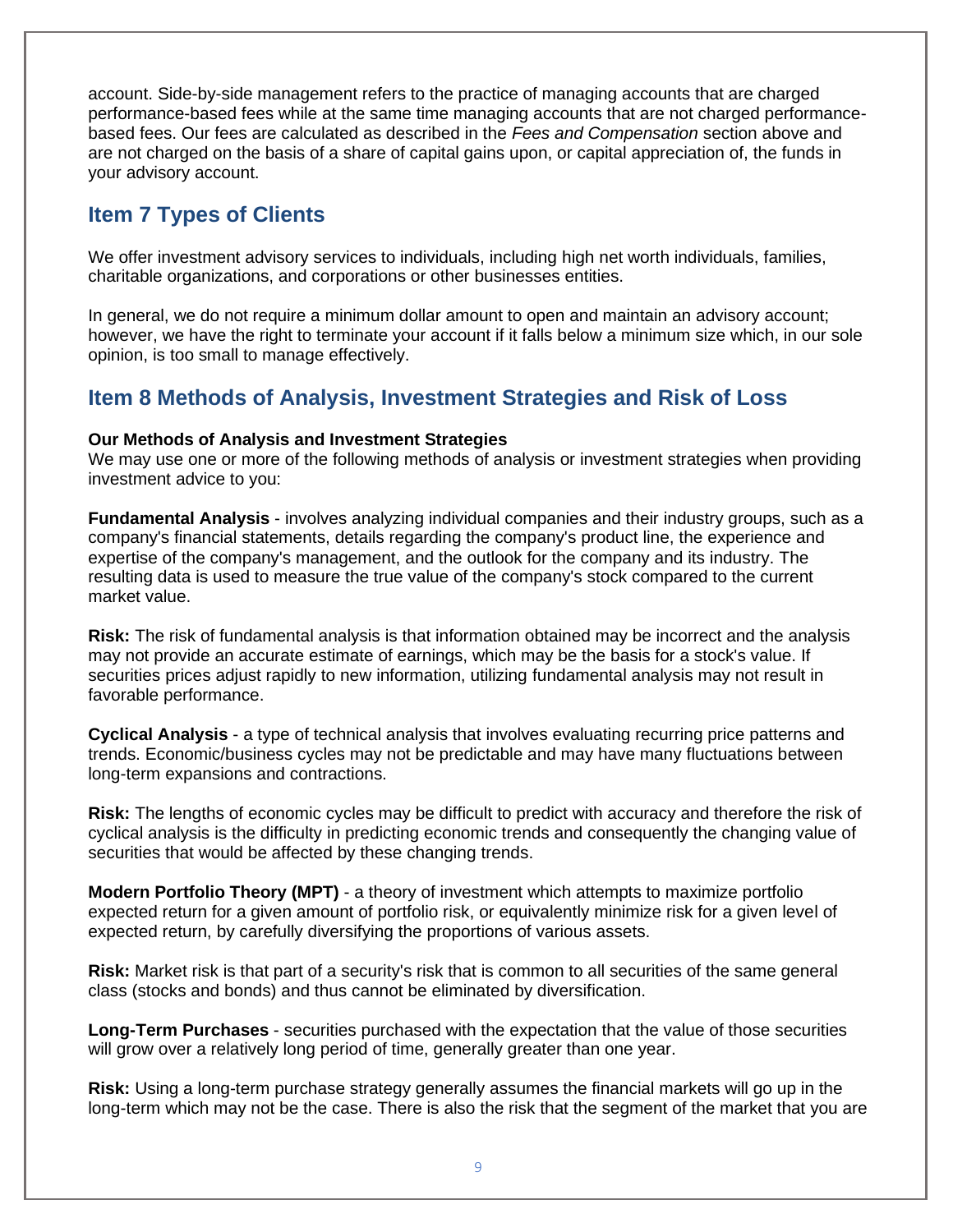invested in or perhaps just your particular investment will go down over time even if the overall financial markets advance. Purchasing investments long-term may create an opportunity cost - "locking-up" assets that may be better utilized in the short-term in other investments.

**Short-Term Purchases** - securities purchased with the expectation that they will be sold within a relatively short period of time, generally less than one year, to take advantage of the securities' shortterm price fluctuations.

**Risk:** Using a short-term purchase strategy generally assumes that we can predict how financial markets will perform in the short-term which may be very difficult and will incur a disproportionately higher amount of transaction costs compared to long-term trading. There are many factors that can affect financial market performance in the short-term (such as short-term interest rate changes, cyclical earnings announcements, etc.) but may have a smaller impact over longer periods of times.

Our investment strategies and advice may vary depending upon each client's specific financial situation. As such, we determine investments and allocations based upon your predefined objectives, risk tolerance, time horizon, financial information, liquidity needs and other various suitability factors. Your restrictions and guidelines may affect the composition of your portfolio. **It is important that you notify us immediately with respect to any material changes to your financial circumstances, including for example, a change in your current or expected income level, tax circumstances, or employment status.**

#### **Tax Considerations**

Our strategies and investments may have unique and significant tax implications. However, unless we specifically agree otherwise, and in writing, tax efficiency is not our primary consideration in the management of your assets. Regardless of your account size or any other factors, we strongly recommend that you consult with a tax professional regarding the investing of your assets.

Moreover, custodians and broker-dealers must report the cost basis of equities acquired in client accounts on or after January 1, 2011. Your custodian will default to the FIFO (First-In First-Out) accounting method for calculating the cost basis of your investments. You are responsible for contacting your tax advisor to determine if this accounting method is the right choice for you. If your tax advisor believes another accounting method is more advantageous, provide written notice to our firm immediately and we will alert your account custodian of your individually selected accounting method. Decisions about cost basis accounting methods will need to be made before trades settle, as the cost basis method cannot be changed after settlement.

#### **Risk of Loss**

Investing in securities involves risk of loss that you should be prepared to bear. We do not represent or guarantee that our services or methods of analysis can or will predict future results, successfully identify market tops or bottoms, or insulate clients from losses due to market corrections or declines. We cannot offer any guarantees or promises that your financial goals and objectives will be met. Past performance is in no way an indication of future performance.

#### **Recommendation of Particular Types of Securities**

We primarily offer advice on equity securities ("stocks"), corporate debt securities ("bonds"), master limited partnerships ("MLPs"), mutual funds and exchange traded funds ("ETFs"). However, we may advise on other types of investments as appropriate for you since each client has different needs and different tolerance for risk. Each type of security has its own unique set of risks associated with it and it would not be possible to list here all of the specific risks of every type of investment. Even within the same type of investment, risks can vary widely. However, in very general terms, the higher the anticipated return of an investment, the higher the risk of loss associated with the investment.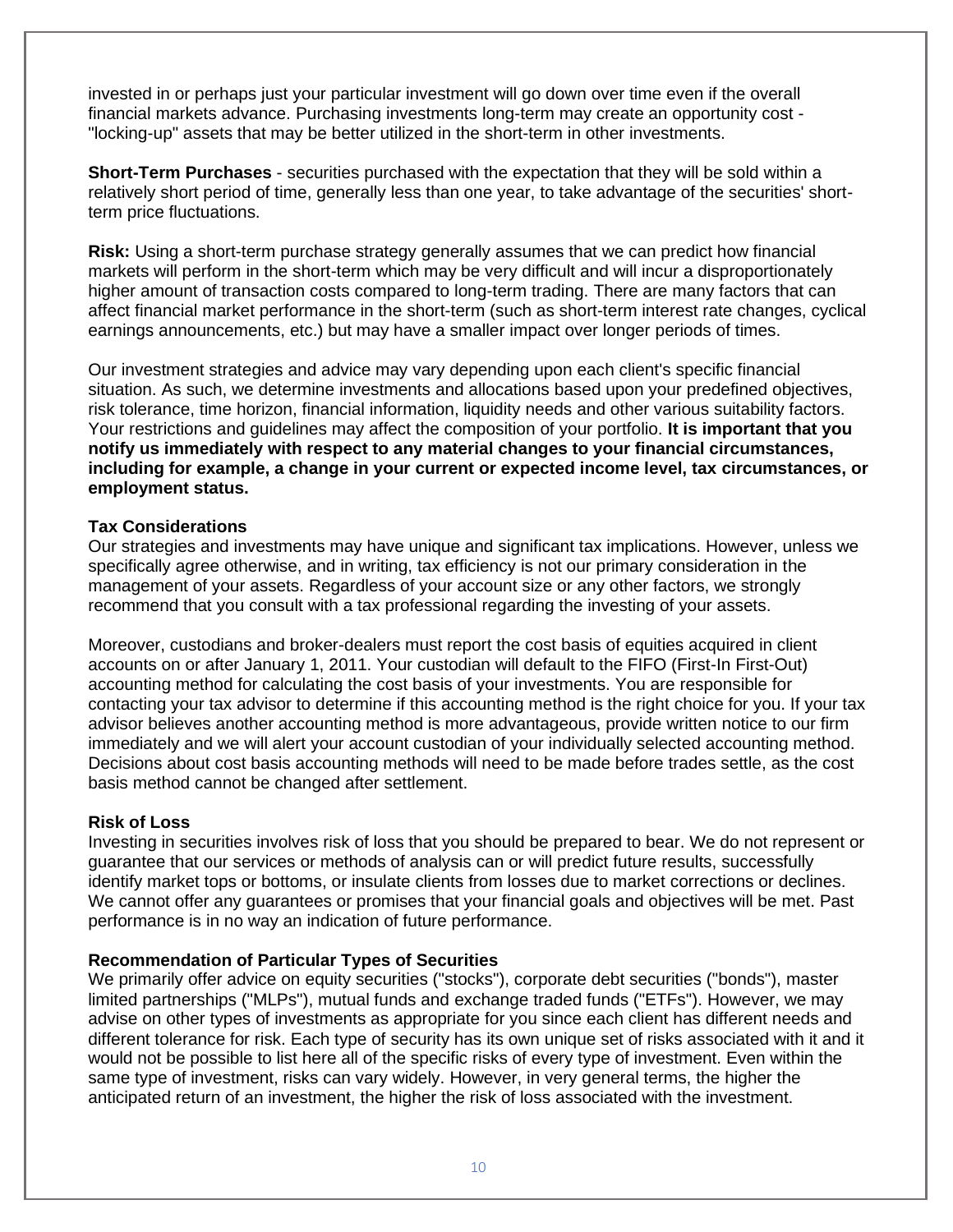**Stocks:** There are numerous ways of measuring the risk of equity securities (also known simply as "equities" or "stock"). In very broad terms, the value of a stock depends on the financial health of the company issuing it. However, stock prices can be affected by many other factors including, but not limited to the class of stock (for example, preferred or common); the health of the market sector of the issuing company; and the overall health of the economy. In general, larger, better-established companies ("large cap") tend to be safer than smaller start-up companies ("small cap") are, but the mere size of an issuer is not, by itself, an indicator of the safety of the investment.

**Bonds:** Corporate debt securities (or "bonds") are typically safer investments than equity securities, but their risk can also vary widely based on: the financial health of the issuer; the risk that the issuer might default; interest rate movements (Interest Rate Risk); when the bond is set to mature; and, whether or not the bond can be "called" prior to maturity. When a bond is called, it may not be possible to replace it with a bond of equal character paying the same rate of return.

**Master Limited Partnerships**: Master Limited Partnerships ("MLPs") were designed similarly like an investment pooling vehicle with a specific goal in mind; to pass the income earned in some form of partnership directly to investors. In short, an MLP combines the pass-through tax treatment of a traditional partnership with the public tradability of a stock, much like a real estate investment trust does for the ownership of property. Annual tax reporting will consist of a K-1 instead of a traditional 1099.

**Mutual Funds and ETFs:** Mutual funds and exchange traded funds (ETFs) are professionally managed collective investment systems that pool money from many investors and invest in stocks, bonds, short-term money market instruments, other mutual funds, other securities, or any combination thereof. The fund will have a manager that trades the fund's investments in accordance with the fund's investment objective. While mutual funds and ETFs generally provide diversification, risks can be significantly increased if the fund is concentrated in a particular sector of the market, primarily invests in small cap or speculative companies, uses leverage (i.e., borrows money) to a significant degree, or concentrates in a particular type of security (i.e., equities) rather than balancing the fund with different types of securities. Exchange traded funds differ from mutual funds since they can be bought and sold throughout the day like stock and their price can fluctuate throughout the day. The returns on mutual funds and ETFs can be reduced by the costs to manage the funds. Also, while some mutual funds are "no load" and charge no fee to buy into, or sell out of, the fund, other types of mutual funds do charge such fees which can also reduce returns. Mutual funds can also be "closed end" or "open end". Socalled "open end" mutual funds continue to allow in new investors indefinitely whereas "closed end" funds have a fixed number of shares to sell which can limit their availability to new investors.

**Variable Annuities:** A variable annuity is a form of insurance where the seller or issuer (typically an insurance company) makes a series of future payments to a buyer (annuitant) in exchange for the immediate payment of a lump sum (single-payment annuity) or a series of regular payments (regularpayment annuity). The payment stream from the issuer to the annuitant has an unknown duration based principally upon the date of death of the annuitant. At this point, the contract will terminate, and the remainder of the funds accumulated forfeited unless there are other annuitants or beneficiaries in the contract. Annuities can be purchased to provide an income during retirement. Unlike fixed annuities that make payments in fixed amounts or in amounts that increase by a fixed percentage, variable annuities, pay amounts that vary according to the performance of a specified set of investments, typically bond and equity mutual funds. Many variable annuities typically impose asset-based sales charges or surrender charges for withdrawals within a specified period. Variable annuities may impose a variety of fees and expenses, in addition to sales and surrender charges, such as mortality and expense risk charges; administrative fees; underlying fund expenses; and charges for special features, all of which can reduce the return. Earnings in a variable annuity do not provide all the tax advantages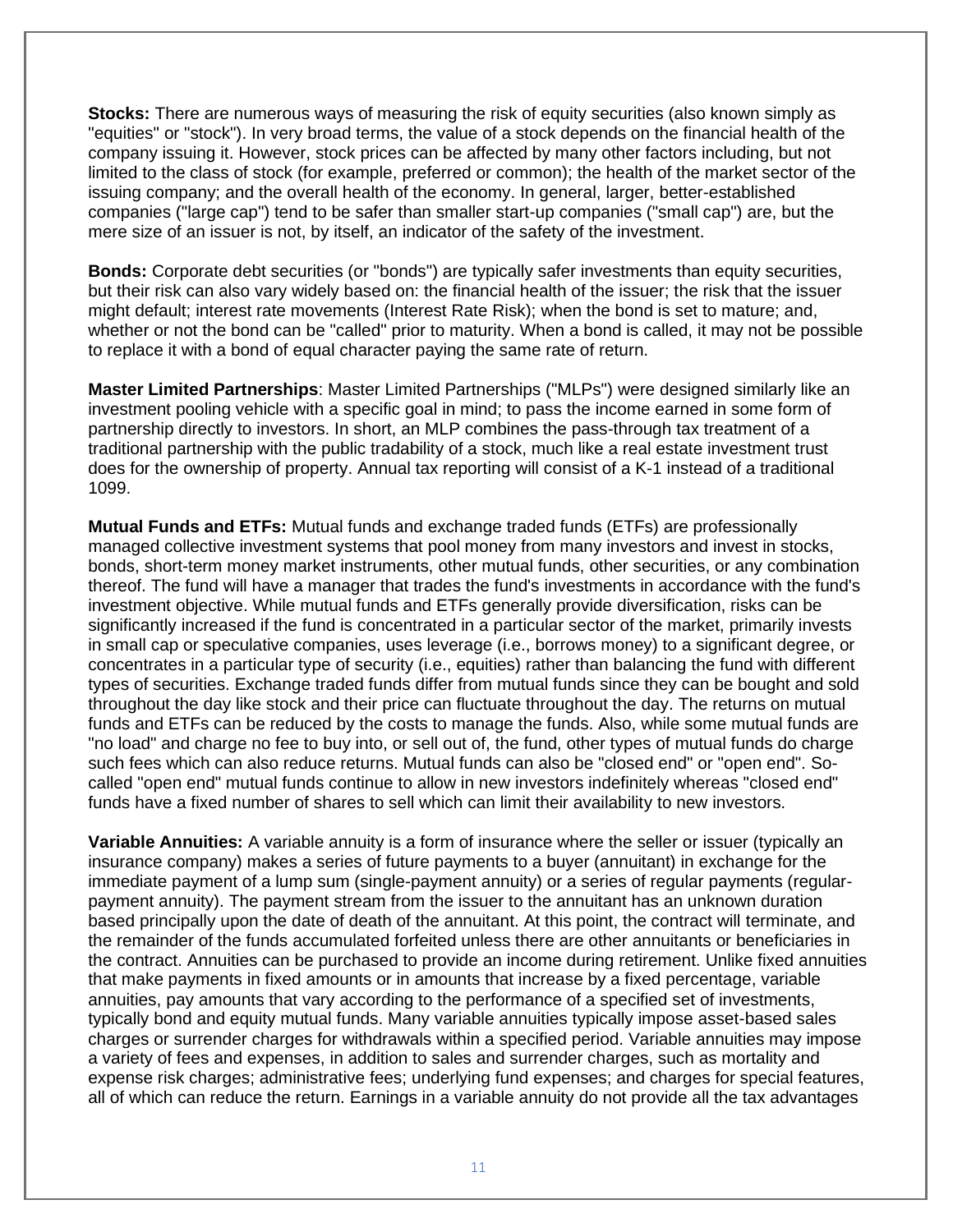of 401(k)s and other before-tax retirement plans. Once the investor starts withdrawing money from their variable annuity, earnings are taxed at the ordinary income rate, rather than at the lower capital gains rates applied to other non-tax-deferred vehicles which are held for more than one year. Proceeds of most variable annuities do not receive a "step-up" in cost basis when the owner dies like stocks, bonds and mutual funds do. Some variable annuities offer "bonus credits." These are usually not free. In order to fund them, insurance companies typically impose mortality and expense charges and surrender charge periods. In an exchange of an existing annuity for a new annuity (so-called 1035 exchanges), the new variable annuity may have a lower contract value and a smaller death benefit; may impose new surrender charges or increase the period of time for which the surrender charge applies; may have higher annual fees; and provide another commission for the broker.

### <span id="page-11-0"></span>**Item 9 Disciplinary Information**

We are required to disclose the facts of any legal or disciplinary events that are material to a client's evaluation of our advisory business or the integrity of our management. We do not have any required disclosures under this item.

### <span id="page-11-1"></span>**Item 10 Other Financial Industry Activities and Affiliations**

We have not provided information on other financial industry activities and affiliations because we do not have any relationship or arrangement that is material to our advisory business or to our clients with any of the types of entities listed below.

- 1. broker-dealer, municipal securities dealer, or government securities dealer or broker.
- 2. investment company or other pooled investment vehicle (including a mutual fund, closed-end investment company, unit investment trust, private investment company or "hedge fund," and offshore fund).
- 3. other investment adviser or financial planner.
- 4. futures commission merchant, commodity pool operator, or commodity trading advisor.
- 5. banking or thrift institution.
- 6. accountant or accounting firm.
- 7. lawyer or law firm.
- 8. insurance company or agency.
- 9. pension consultant.
- 10. real estate broker or dealer.
- 11. sponsor or syndicator of limited partnerships.

### <span id="page-11-2"></span>**Item 11 Code of Ethics, Participation or Interest in Client Transactions and Personal Trading**

#### **Description of Our Code of Ethics**

We strive to comply with applicable laws and regulations governing our practices. Therefore, our Code of Ethics includes guidelines for professional standards of conduct for persons associated with our firm. Our goal is to protect your interests at all times and to demonstrate our commitment to our fiduciary duties of honesty, good faith, and fair dealing with you. All persons associated with our firm are expected to adhere strictly to these guidelines. Persons associated with our firm are also required to report any violations of our Code of Ethics. Additionally, we maintain and enforce written policies reasonably designed to prevent the misuse or dissemination of material, non-public information about you or your account holdings by persons associated with our firm.

Clients or prospective clients may obtain a copy of our Code of Ethics by contacting us at the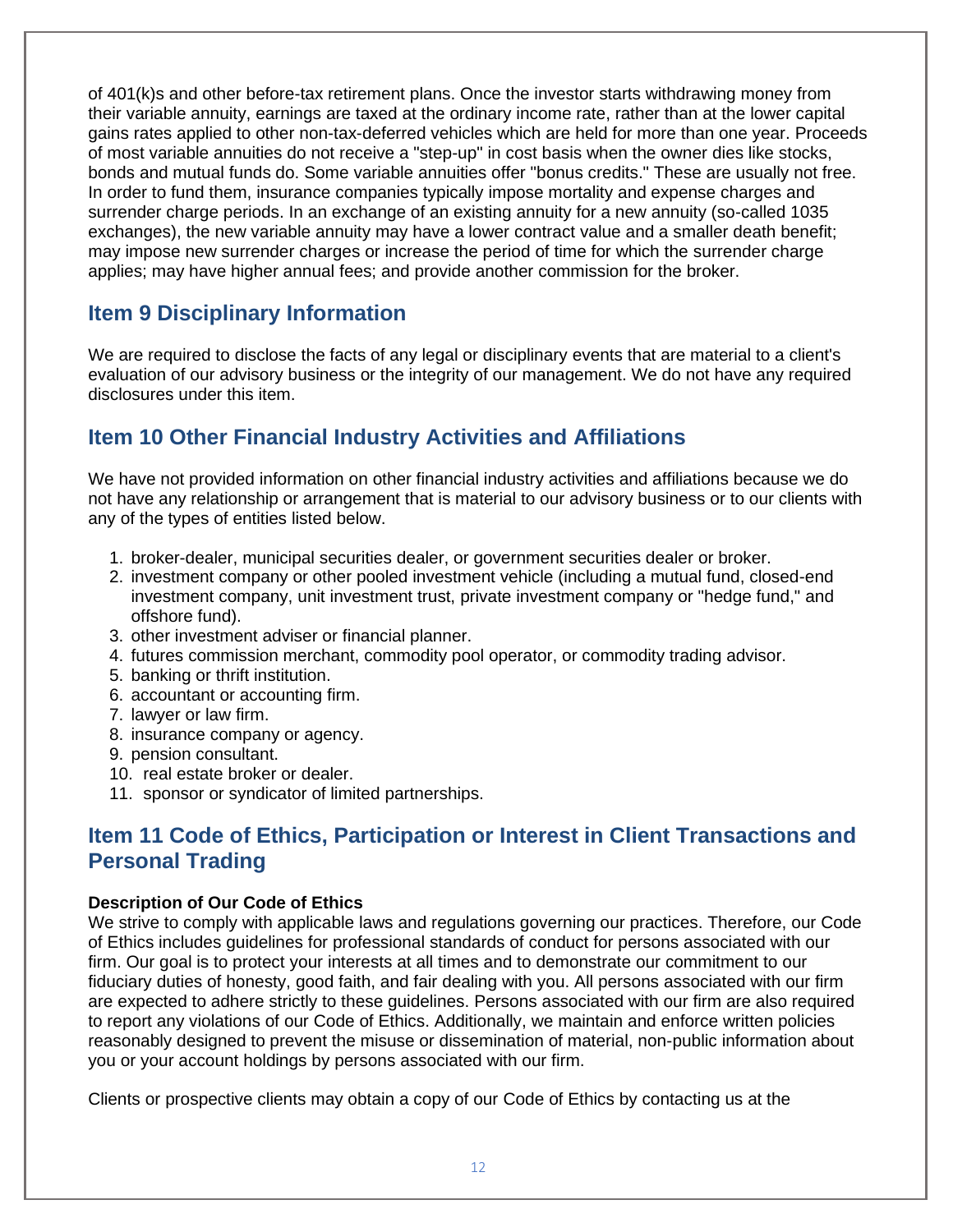telephone number on the cover page of this brochure.

#### **Participation or Interest in Client Transactions**

Neither our firm nor any persons associated with our firm has any material financial interest in client transactions beyond the provision of investment advisory services as disclosed in this brochure.

#### **Personal Trading Practices**

Our firm or persons associated with our firm may buy or sell the same securities that we recommend to you or securities in which you are already invested. Additionally, our firm or persons associated with our firm may buy or sell securities for you at the same time we or persons associated with our firm buy or sell such securities for our own account. We may also combine our orders to purchase securities with your orders to purchase securities ("block trading"). Refer to the *Brokerage Practices* section in this brochure for information on our block trading practices.

A conflict of interest exists in such cases because we have the ability to trade ahead of you and potentially receive more favorable prices than you will receive. To mitigate this conflict of interest, it is our policy that neither our firm nor persons associated with our firm shall have priority over your account in the purchase or sale of securities.

### <span id="page-12-0"></span>**Item 12 Brokerage Practices**

We recommend the brokerage and custodial services of TD Ameritrade, Inc., a securities broker-dealer and a member of the Financial Industry Regulatory Authority and the Securities Investor Protection Corporation. We believe that TD Ameritrade, Inc. provides quality execution services for you at competitive prices. Price is not the sole factor we consider in evaluating best execution. We also consider the quality of the brokerage services provided by TD Ameritrade, Inc., including the value of the firm's reputation, execution capabilities, commission rates, and responsiveness to our clients and our firm. In recognition of the value of the services TD Ameritrade, Inc. provides, you may pay higher commissions and/or trading costs than those that may be available elsewhere.

#### **Research and Other Soft Dollar Benefits**

We do not have any soft dollar arrangements.

#### **TD Ameritrade Institutional**

We participate in the institutional advisor program (the "Program" offered by TD Ameritrade Institutional. TD Ameritrade Institutional is a division of TD Ameritrade Inc., member FINRA/SIPC ("TD Ameritrade"), an unaffiliated SEC-registered broker-dealer and FINRA member. TD Ameritrade offers to independent investment advisors services which include custody of securities, trade execution, clearance, and settlement of transactions. We receive some benefits from TD Ameritrade through our participation in the Program. As disclosed above, we participate in TD Ameritrade's institutional customer program, and we may recommend TD Ameritrade to you for custody and brokerage services. There is no direct link between our participation in the Program and the investment advice we give you, although we receive economic benefits through our participation in the Program that are typically not available to TD Ameritrade retail investors. These benefits include the following products and services (provided without cost or at a discount): receipt of duplicate Client statements and confirmations; research related products and tools; consulting services; access to a trading desk serving our participants; access to block trading (which provides the ability to aggregate securities transactions for execution and then allocate the appropriate shares to your accounts); the ability to have advisory fees deducted directly from your accounts; access to an electronic communications network for order entry and account information; access to mutual funds with no transaction fees and to certain institutional money managers; and discounts on compliance, marketing, research, technology, and practice management products or services provided to us by third party vendors. TD Ameritrade may also have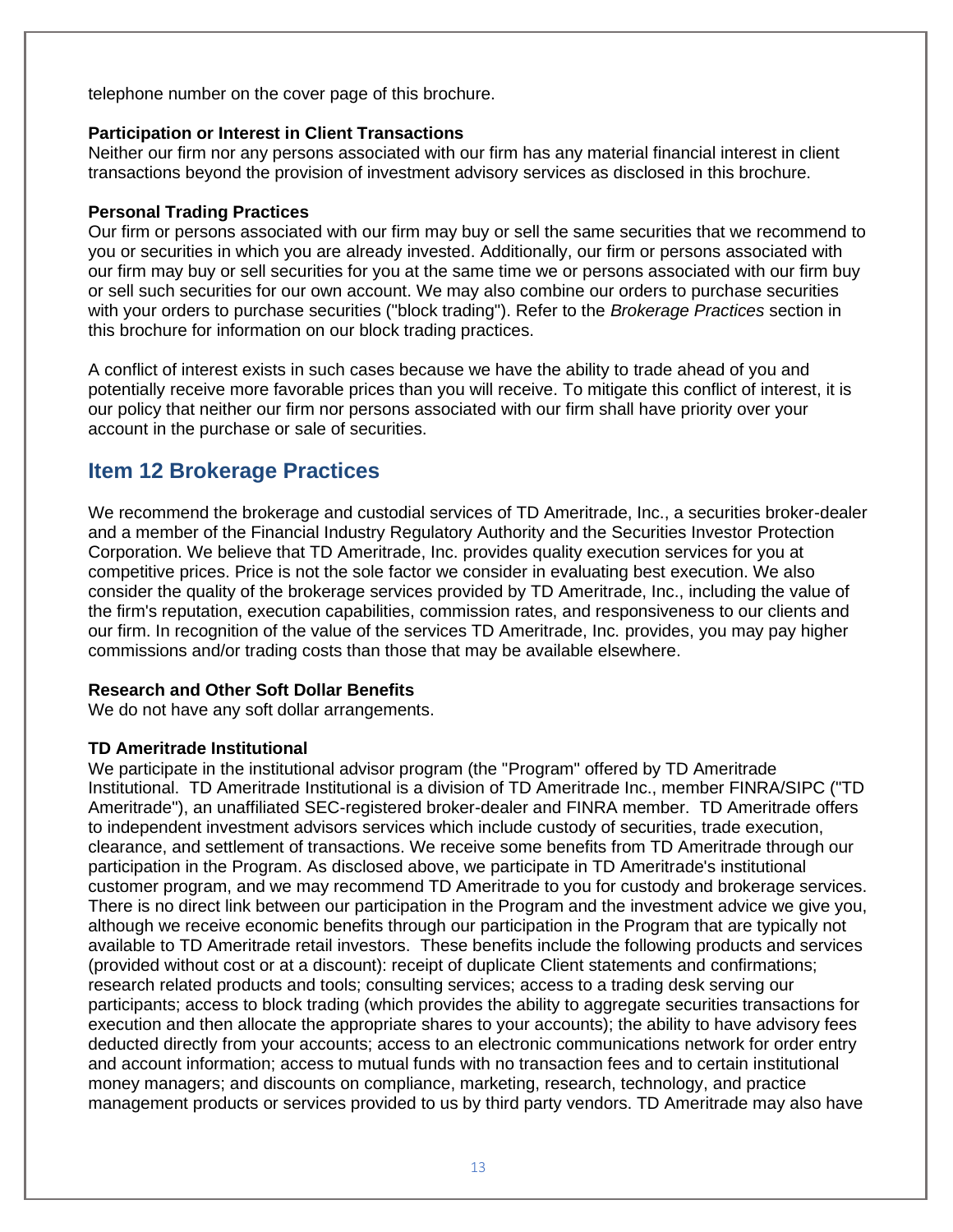paid for business consulting and professional services received by our related persons. Some of the products and services made available by TD Ameritrade through the Program may benefit us but may not benefit your accounts. These products or services may assist us in managing and administering your accounts, including accounts not maintained at TD Ameritrade. Other services made available by TD Ameritrade are intended to help us manage and further develop our business enterprise. The benefits received by us or our personnel through participation in the Program do not depend on the amount of brokerage transactions directed to TD Ameritrade. As part of our fiduciary duties to you, we endeavor at all times to put your interests first. You should be aware, however, that the receipt of economic benefits by us or our related persons in and of itself creates a potential conflict of interest and may indirectly influence our choice of TD Ameritrade for custody and brokerage services.

#### **Brokerage for Client Referrals**

We do not receive client referrals from broker-dealers in exchange for cash or other compensation, such as brokerage services or research.

#### **Directed Brokerage**

We routinely require that you direct our firm to execute transactions through TD Ameritrade, Inc. As such, we may be unable to achieve the most favorable execution of your transactions and you may pay higher brokerage commissions than you might otherwise pay through another broker-dealer that offers the same types of services. Not all advisers require their clients to direct brokerage.

#### **Block Trades**

We combine multiple orders for shares of the same securities purchased for discretionary advisory accounts we manage (this practice is commonly referred to as "block trading"). We will then distribute a portion of the shares to participating accounts in a fair and equitable manner. Subject to our discretion regarding factual and market conditions, when we combine orders, each participating account pays an average price per share for all transactions and pays a proportionate share of all transaction costs. In the event an order is only partially filled, the shares will be allocated to participating accounts in a fair and equitable manner, typically in proportion to the size of each client's order. Accounts owned by our firm or persons associated with our firm may participate in block trading with your accounts; however, they will not be given preferential treatment.

We do not block trade for non-discretionary accounts. Accordingly, non-discretionary accounts may pay different costs than discretionary accounts pay. If you enter into non-discretionary arrangements with our firm, we may not be able to buy and sell the same quantities of securities for you and you may pay higher commissions, fees, and/or transaction costs than clients who enter into discretionary arrangements with our firm.

#### **Mutual Fund Share Class Selection**

Mutual funds generally offer multiple share classes available for investment based upon certain eligibility and/or purchase requirements. For instance, in addition to retail share classes (typically referred to as class A, class B and class C shares), funds may also offer institutional share classes or other share classes that are specifically designed for purchase by investors who meet certain specified eligibility criteria, including, for example, whether an account meets certain minimum dollar amount. Institutional share classes usually have a lower expense ratio than other share classes. When recommending investments in mutual funds, it is our policy to review and consider available share classes. Our policy is to select the most appropriate share classes based on various factors including but not limited to: minimum investment requirements, trading restrictions, internal expense structure, transaction charges, availability, and other factors. When considering all the appropriate factors, we can select a share class other than the 'lowest cost' share class. In order to select the most appropriate share class, we consider retail, institutional or other share classes of the same mutual fund. Regardless of such considerations, clients should not assume that they will be invested in the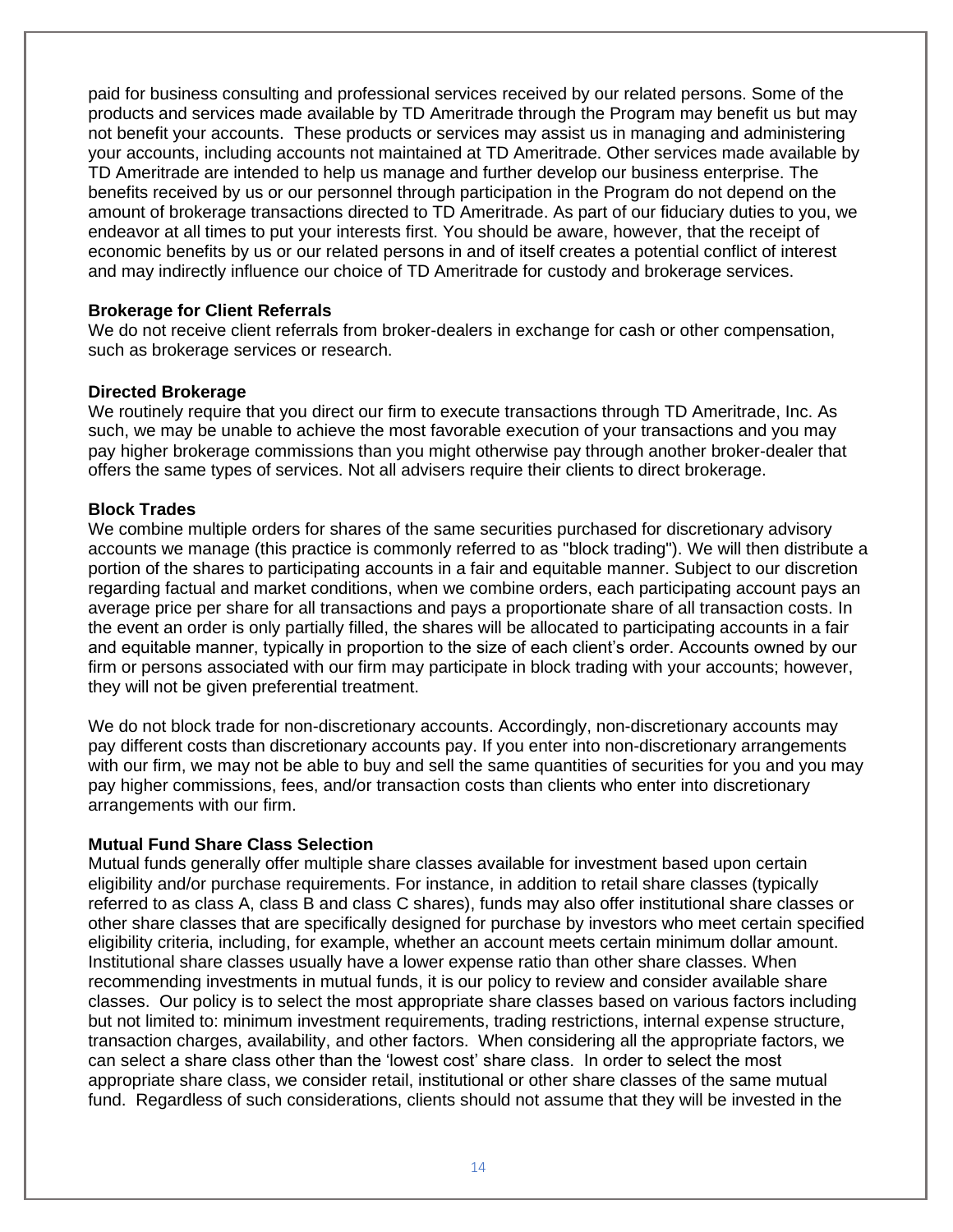share class with the lowest possible expense ratio. Clients should ask their adviser whether a lower cost share class is available instead of those selected by the Firm. Together Planning periodically reviews the mutual funds held in client accounts to select the most appropriate share classes in light of its duty to obtain best execution.

### <span id="page-14-0"></span>**Item 13 Review of Accounts**

#### *Portfolio Management Reviews*

All relationships are under the supervision of Together Planning. Each relationship is assigned a primary Investment Adviser Representative to oversee the accounts. On a semi-annual basis we will review your account performance and allocations to ensure the advisory services provided to you are consistent with your investment needs and objectives. At least annually your investment adviser representative will meet with you to formally review your account. Additional reviews may be conducted based on various triggering circumstances, including, but not limited to: contributions and withdrawals, year-end tax planning, market moving events, security specific events, and/or changes in your risk/return objectives.

The individuals conducting reviews may vary from time to time, as personnel join or leave our firm.

We will provide you with additional or regular written reports in conjunction with account reviews. Reports we provide to you will contain relevant account and/or market-related information such as an inventory of account holdings and account performance, etc. You will receive trade confirmations and monthly or quarterly statements from your account custodian(s).

#### *Financial Planning Reviews*

Your primary Investment Adviser Representative will monitor your financial plans periodically and will conduct a formal review of your financial plan at least annually to ensure that the planning advice made to you is consistent with your stated investment needs and objectives. Generally, we will contact you periodically to determine whether any additional updates may be needed based on changes in your circumstances. Changed circumstances may include, but are not limited to marriage, divorce, birth, death, inheritance, lawsuit, retirement, job loss and/or disability, among others.

We recommend meeting with you at least annually to review and update your plan if needed. Additional reviews will be conducted upon your request. Written updates to the financial plan will be provided in conjunction with the review and will be made available to you through your client portal. Upon client request, we will deliver the written plan via email. If you implement financial planning advice, you will receive trade confirmations and quarterly statements from relevant custodians.

### <span id="page-14-1"></span>**Item 14 Client Referrals and Other Compensation**

We do not receive any compensation from any third party in connection with providing investment advice to you.

Refer to the *Brokerage Practices* section above for disclosures on research and other benefits we may receive resulting from our relationship with your account custodian

#### **Solicitors**

In order to receive a cash referral fee from our firm, Solicitors must comply with the requirements of the jurisdictions in which they operate. If you were referred to our firm by a Solicitor, you should have received a copy of this brochure along with the Solicitor's disclosure statement at the time of the referral. If you become a client, the Solicitor that referred you to our firm will receive either a one-time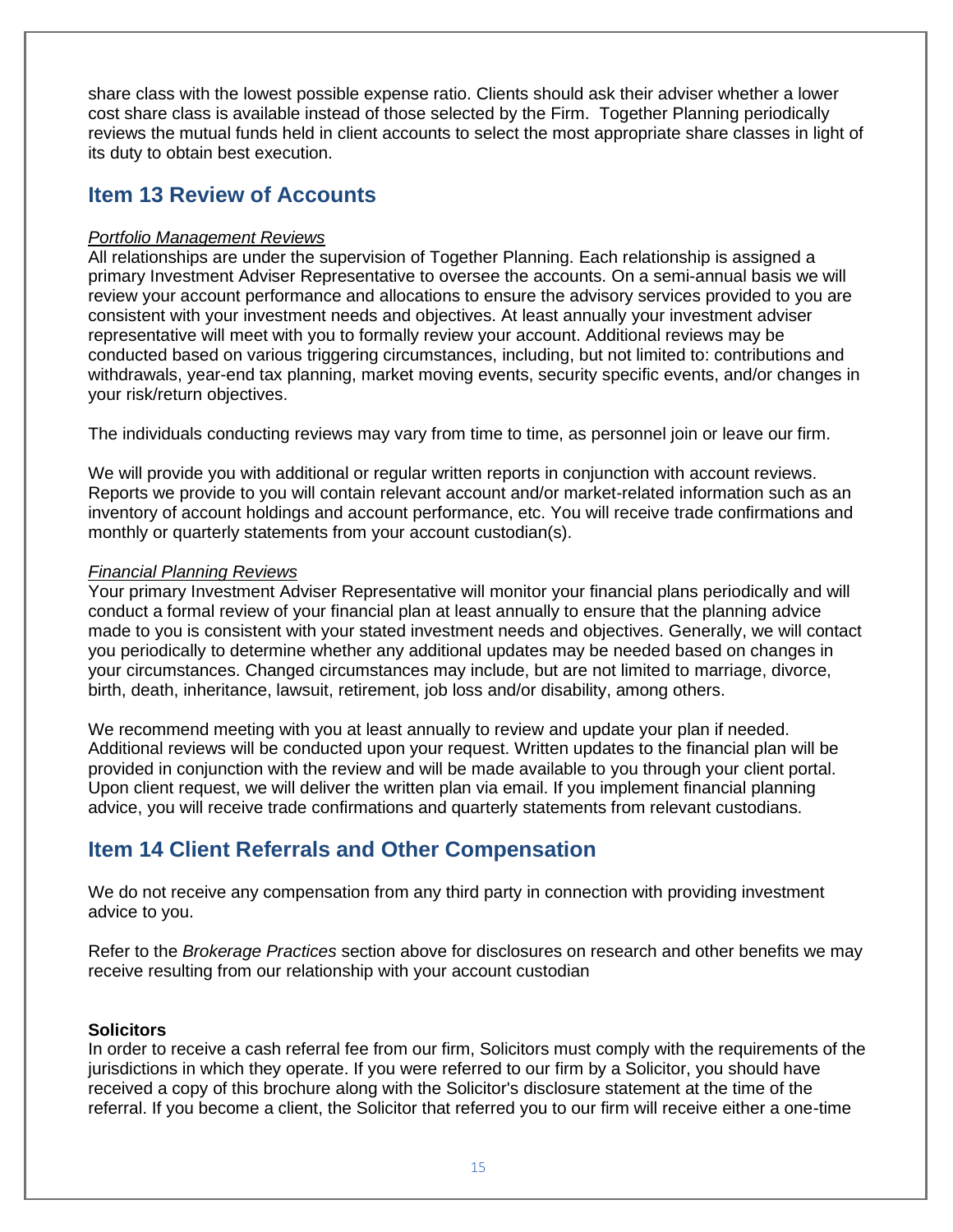fixed referral fee at the time you enter into an advisory agreement with our firm or a percentage of the advisory fee you pay our firm for as long as you are a client with our firm, or until such time as our agreement with the Solicitor expires. You will not pay additional fees because of this referral arrangement. Referral fees paid to a Solicitor are contingent upon your entering into an advisory agreement with our firm. Therefore, a Solicitor has a financial incentive to recommend our firm to you for advisory services. This creates a conflict of interest; however, you are not obligated to retain our firm for advisory services. Comparable services and/or lower fees may be available through other firms.

Together Planning has one agreement in place where we directly compensate non-employee (outside) consultants, individuals, and/or entities (Solicitors) for client referrals. We are no longer actively utilizing this Solicitor and Together Planning will not receive any new investors from this arrangement, however, any existing referral fees will remain in effect.

### <span id="page-15-0"></span>**Item 15 Custody**

As paying agent for our firm, your independent custodian will directly debit your account(s) for the payment of our advisory fees. This ability to deduct our advisory fees from your accounts causes our firm to exercise limited custody over your funds or securities. We do not have physical custody of any of your funds and/or securities. Your funds and securities will be held with a bank, broker-dealer, or other qualified custodian. You will receive account statements from the qualified custodian(s) holding your funds and securities at least quarterly. The account statements from your custodian(s) will indicate the amount of our advisory fees deducted from your account(s) each billing period. You should carefully review account statements for accuracy.

We will also provide you with an invoice reflecting the amount of the advisory fee deducted from your account. You should compare our invoice with the account statements from your account custodian(s) to reconcile the information reflected on each statement. If you have a question regarding your invoice, or if you did not receive an account statement from your custodian, contact us immediately at the telephone number on the cover page of this brochure.

There are currently no situations where Together Planning or its representatives serve as trustee for a client account. In the future, however, persons associated with our firm may serve as trustees for close family members who are also clients. In all cases, the persons associated with our firm would be appointed trustee as a result of a family or personal relationship with the trust grantor and/or beneficiary and not as a result of employment with our firm. Therefore, we are not deemed to have custody over the advisory accounts for which persons associated with our firm serve as trustee.

### <span id="page-15-1"></span>**Item 16 Investment Discretion**

Before we can buy or sell securities on your behalf, you must first sign our discretionary management agreement and the appropriate trading authorization forms.

You may grant our firm discretion over the selection and amount of securities to be purchased or sold for your account(s) without obtaining your consent or approval prior to each transaction. You may specify investment objectives, guidelines, and/or impose certain conditions or investment parameters for your account(s). For example, you may specify that the investment in any particular stock or industry should not exceed specified percentages of the value of the portfolio and/or restrictions or prohibitions of transactions in the securities of a specific industry or security. Refer to the *Advisory Business* section in this brochure for more information on our discretionary management services.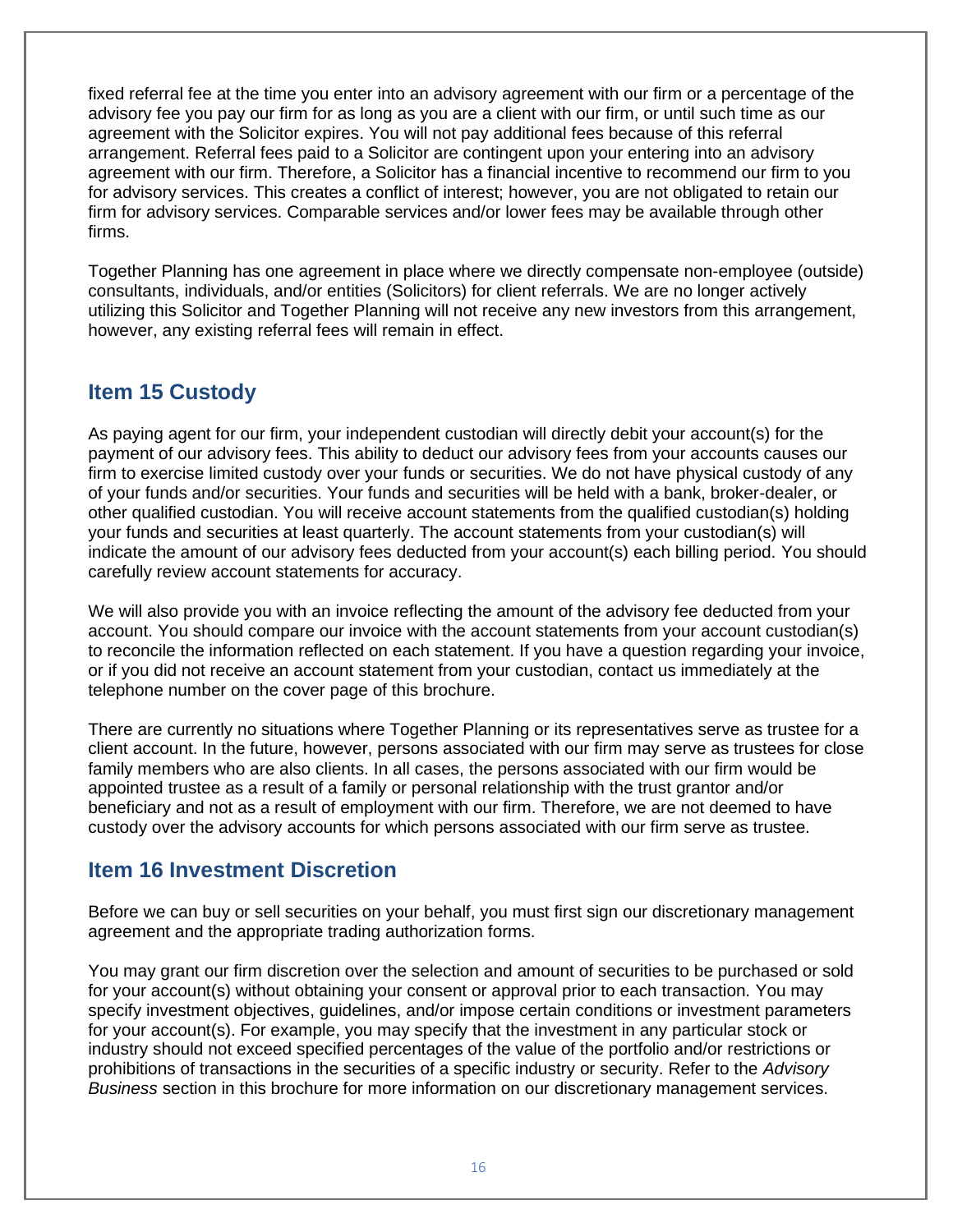If you enter into non-discretionary arrangements with our firm, we will obtain your approval prior to the execution of any transactions for your account(s). You have an unrestricted right to decline to implement any advice provided by our firm on a non-discretionary basis.

### <span id="page-16-0"></span>**Item 17 Voting Client Securities**

We will not vote proxies on behalf of your advisory accounts. At your request, we may offer you advice regarding corporate actions and the exercise of your proxy voting rights. If you own shares of applicable securities, you are responsible for exercising your right to vote as a shareholder.

In most cases, you will receive proxy materials directly from the account custodian. However, in the event we were to receive any written or electronic proxy materials, we would forward them directly to you by mail, unless you have authorized our firm to contact you by electronic mail, in which case, we would forward any electronic solicitations to vote proxies.

### <span id="page-16-1"></span>**Item 18 Financial Information**

Our firm does not have any financial condition or impairment that would prevent us from meeting our contractual commitments to you. We do not take physical custody of client funds or securities, or serve as trustee or signatory for client accounts, and we do not require the prepayment of more than \$500 in fees six or more months in advance nor have we filed a bankruptcy petition at any time in the past ten years. Therefore, we are not required to include a financial statement with this brochure.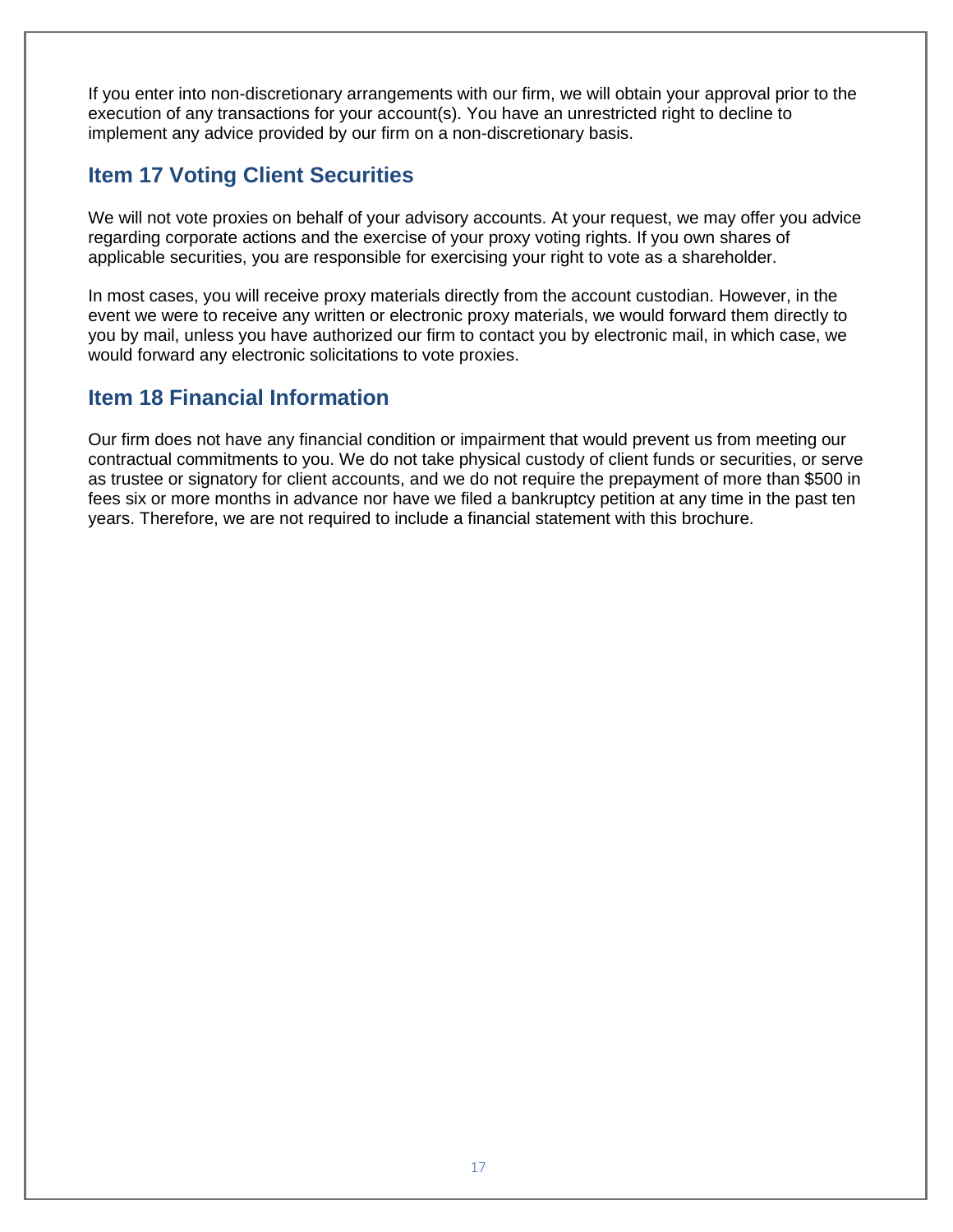

### **George T. "Tom" Mallini**

**Telephone: 352-359-1412**

# **Mallini Complete Financial Planning LLC**

# **d/b/a Together and/or Together Planning**

**2631 NW 41st Street Suite E2 Gainesville, FL 32606**

**Telephone: 352-221-9300**

**[www.togetherplanning.com](http://www.togetherplanning.com/)**

**February 10, 2022**

#### **FORM ADV PART 2B BROCHURE SUPPLEMENT**

This brochure supplement provides information about George T. Mallini that supplements the Mallini Complete Financial Planning LLC d/b/a Together and/or Together Planning brochure. You should have received a copy of that brochure. Contact us at 352-221-9300 if you did not receive Mallini Complete Financial Planning LLC's brochure or if you have any questions about the contents of this supplement.

Additional information about George T. Mallini (CRD # 6467042) is available on the SEC's website at [www.adviserinfo.sec.gov.](http://www.adviserinfo.sec.gov/)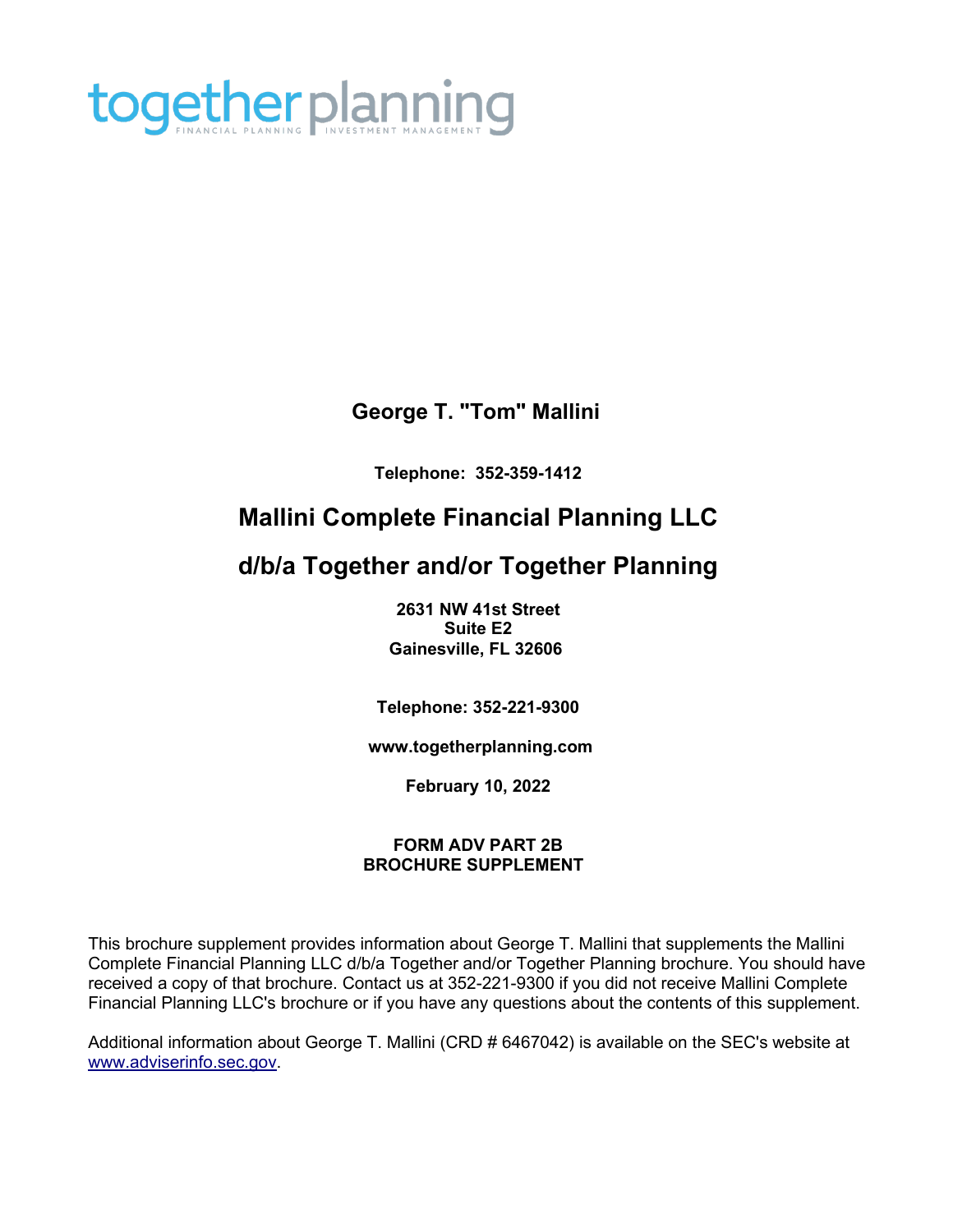### **Item 2 Educational Background and Business Experience**

**George "Tom" Mallini**

*Year of Birth:* 1948

*Formal Education After High School:*

• University of South Alabama, BS, Business Administration, 1966 - 1970

*Business Background*:

- Mallini Complete Financial Planning LLC d/b/a Together Planning, Member, 03/2015 Present
- Mallini Complete Financial Planning LLC d/b/a Together Planning, CCO, 11/2018 02/2021
- Merchants & Southern Bank, President/CEO, 11/1985 05/2015
- Ameris Bank, President of Merchants & Southern Bank, a Division of Ameris Bank, 05/2015 10/2015

### **Item 3 Disciplinary Information**

Form ADV Part 2B requires disclosure of certain criminal or civil actions, administrative proceedings, and self-regulatory organization proceedings, as well as certain other proceedings related to suspension or revocation of a professional attainment, designation, or license. Tom Mallini has no required disclosures under this item.

### **Item 4 Other Business Activities**

Tom Mallini is not actively engaged in any other business or occupation (investment-related or otherwise) beyond his capacity as Member of Together Planning. Moreover, Mr. Mallini does not receive any commissions, bonuses or other compensation based on the sale of securities or other investment products.

### **Item 5 Additional Compensation**

Tom Mallini does not receive any additional compensation beyond that received as a Member of Together Planning.

### **Item 6 Supervision**

In the supervision of our associated persons, advice provided is limited based on the restrictions set by Together Planning, and by internal decisions as to the types of investments that may be included in client portfolios. We conduct periodic reviews of client holdings and documented suitability information to provide reasonable assurance that the advice provided remains aligned with each client's stated investment objectives and with our internal guidelines.

My supervisor is: Lia Bertelson, Member/Chief Compliance Officer

Supervisor phone number: 352-221-9300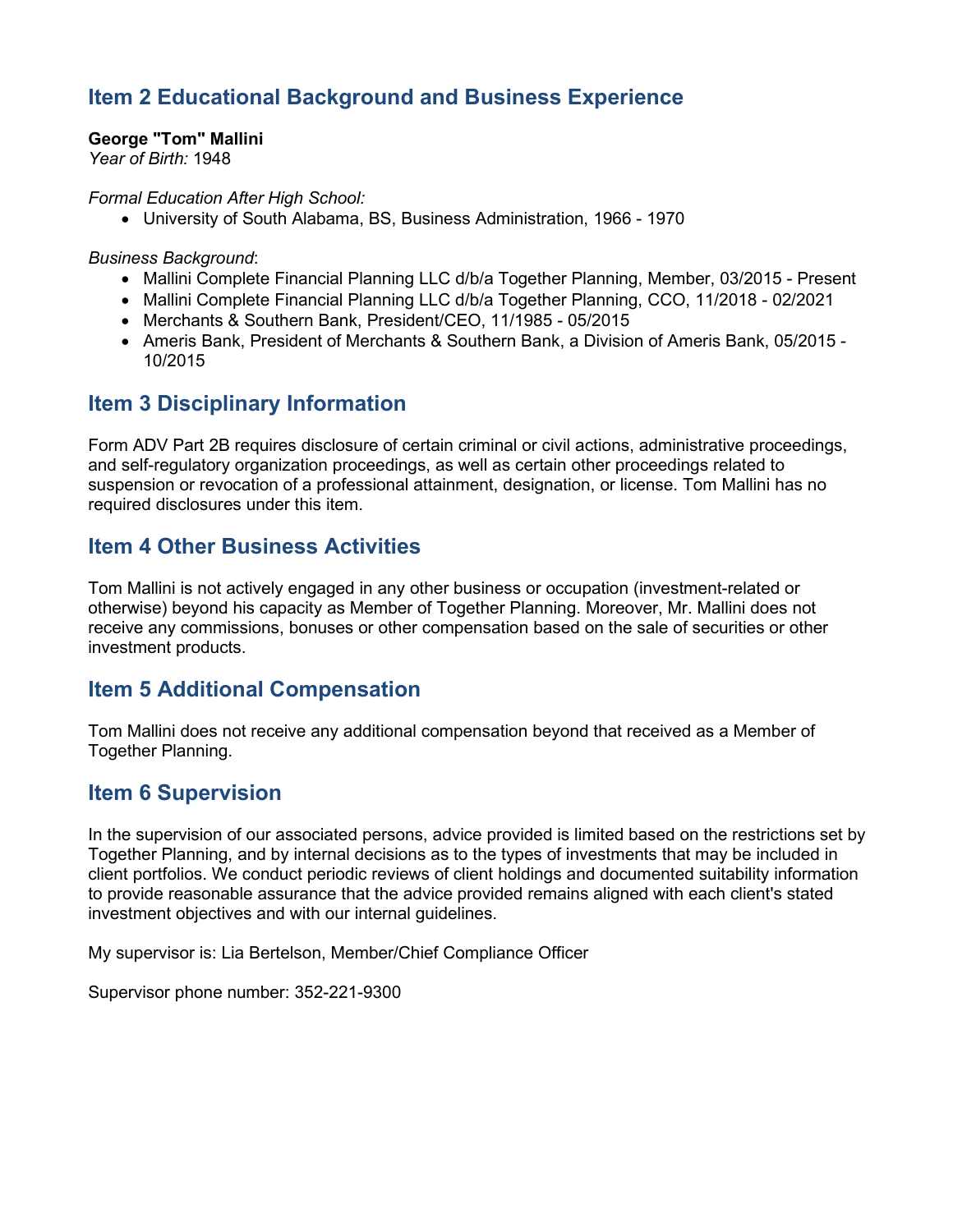

### **Judson T. Mallini, CFP®**

**4651 Salsibury Road Suite 130-A Jacksonville, FL 32256**

**Telephone: 904-476-7758**

# **Mallini Complete Financial Planning LLC**

# **d/b/a Together and/or Together Planning**

**2631 NW 41st Street, Suite E2 Gainesville, FL 32606**

**Telephone: 352-221-9300**

**[www.togetherplanning.com](http://www.togetherplanning.com/)**

**February 10, 2022**

#### **FORM ADV PART 2B BROCHURE SUPPLEMENT**

This brochure supplement provides information about Judson T. Mallini that supplements the Mallini Complete Financial Planning LLC d/b/a Together and/or Together Planning brochure. You should have received a copy of that brochure. Contact us at 352-221-9300 if you did not receive Mallini Complete Financial Planning LLC's brochure or if you have any questions about the contents of this supplement.

Additional information about Judson T. Mallini (CRD # 5164003) is available on the SEC's website at [www.adviserinfo.sec.gov.](http://www.adviserinfo.sec.gov./)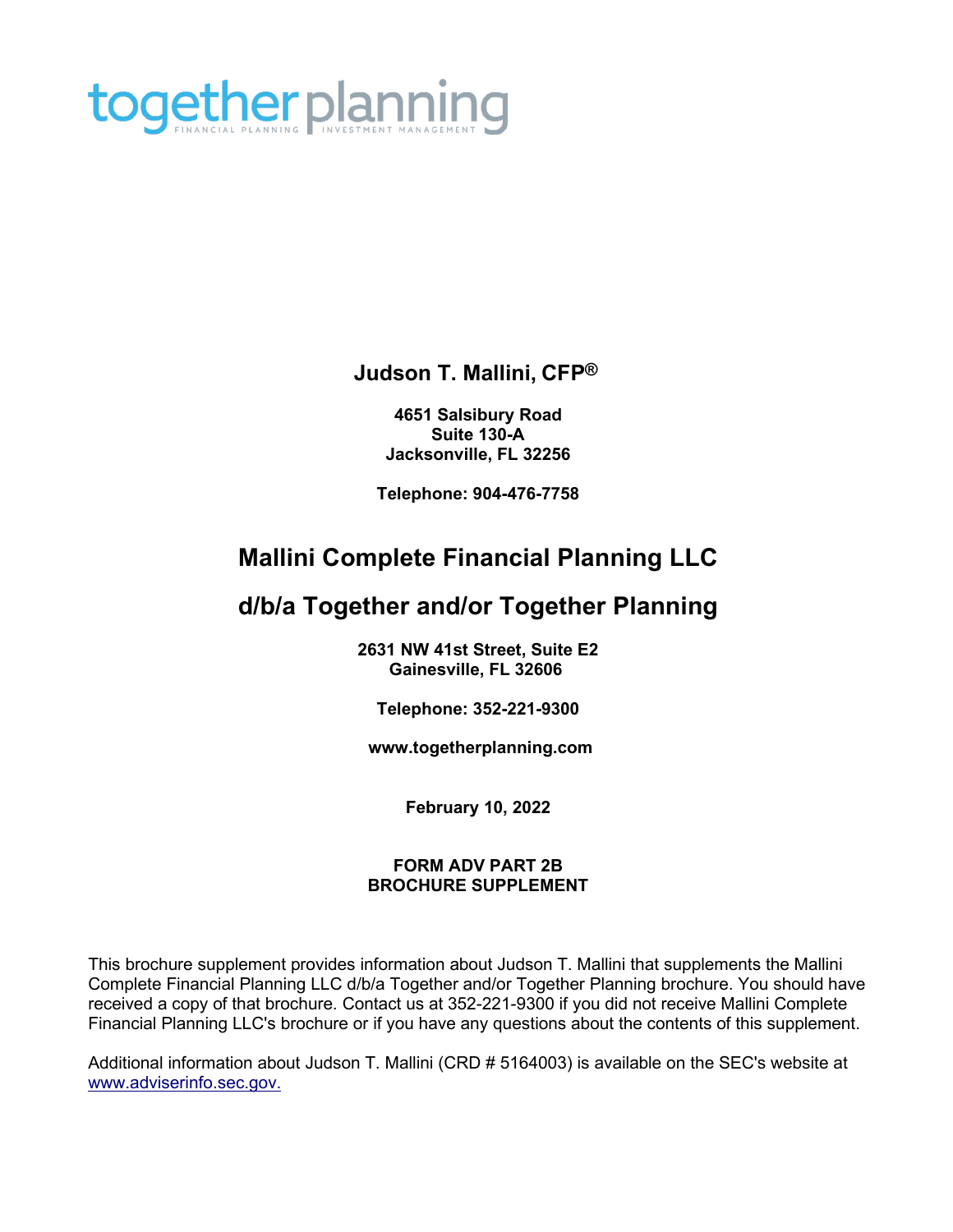## **Item 2 Educational Background and Business Experience**

#### **Judson T. Mallini, CFP®**

*Year of Birth:* 1973

*Formal Education After High School:*

• The University of Alabama, BS Biology, 1995

*Business Background*:

- Mallini Complete Financial Planning LLC d/b/a Together Planning, Financial Planner, 08/2015 Present
- Prudential Securities, LLC, Financial Advisor, 6/2006 8/2015

### *Certifications:* **CFP®**

**The CERTIFIED FINANCIAL PLANNERTM, CFP®** and federally registered CFP® marks (collectively, the "CFP<sup>®</sup> marks") are professional certification marks granted in the United States by Certified Financial Planner Board of Standards, Inc. ("CFP Board").

The CFP® certification is a voluntary certification; no federal or state law or regulation requires financial planners to hold CFP® certification. It is recognized in the United States and a number of other countries for its (1) high standard of professional education; (2) stringent code of conduct and standards of practice; and (3) ethical requirements that govern professional engagements with clients.

Currently, more than 63,000 individuals have obtained CFP® certification in the United States. To

attain the right to use the CFP<sup>®</sup> marks, an individual must satisfactorily fulfill the following requirements:

- Education Complete an advanced college-level course of study addressing the financial planning subject areas that CFP Board's studies have determined as necessary for the competent and professional delivery of financial planning services, and attain a Bachelor's Degree from a regionally accredited United States college or university (or its equivalent from a foreign university). CFP Board's financial planning subject areas include insurance planning and risk management, employee benefits planning, investment planning, income tax planning, retirement planning, and estate planning;
- Examination Pass the comprehensive CFP $^{\circledR}$  Certification Examination. The examination, administered in 10 hours over a two-day period, includes case studies and client scenarios designed to test one's ability to correctly diagnose financial planning issues and apply one's knowledge of financial planning to real world circumstances;
- Experience Complete at least three years of full-time financial planning-related experience (or the equivalent, measured as 2,000 hours per year); and
- Ethics Agree to be bound by CFP Board's *Standards of Professional Conduct*, a set of documents outlining the ethical and practice standards for CFP<sup>®</sup> professionals.

Individuals who become certified must complete the following ongoing education and ethics requirements in order to maintain the right to continue to use the  $\text{CFP}^{\textcircled{e}}$  marks:

• Continuing Education - Complete 30 hours of continuing education hours every two vears, including two hours on the *Code of Ethics* and other parts of the *Standards of Professional Conduct*, to maintain competence and keep up with developments in the financial planning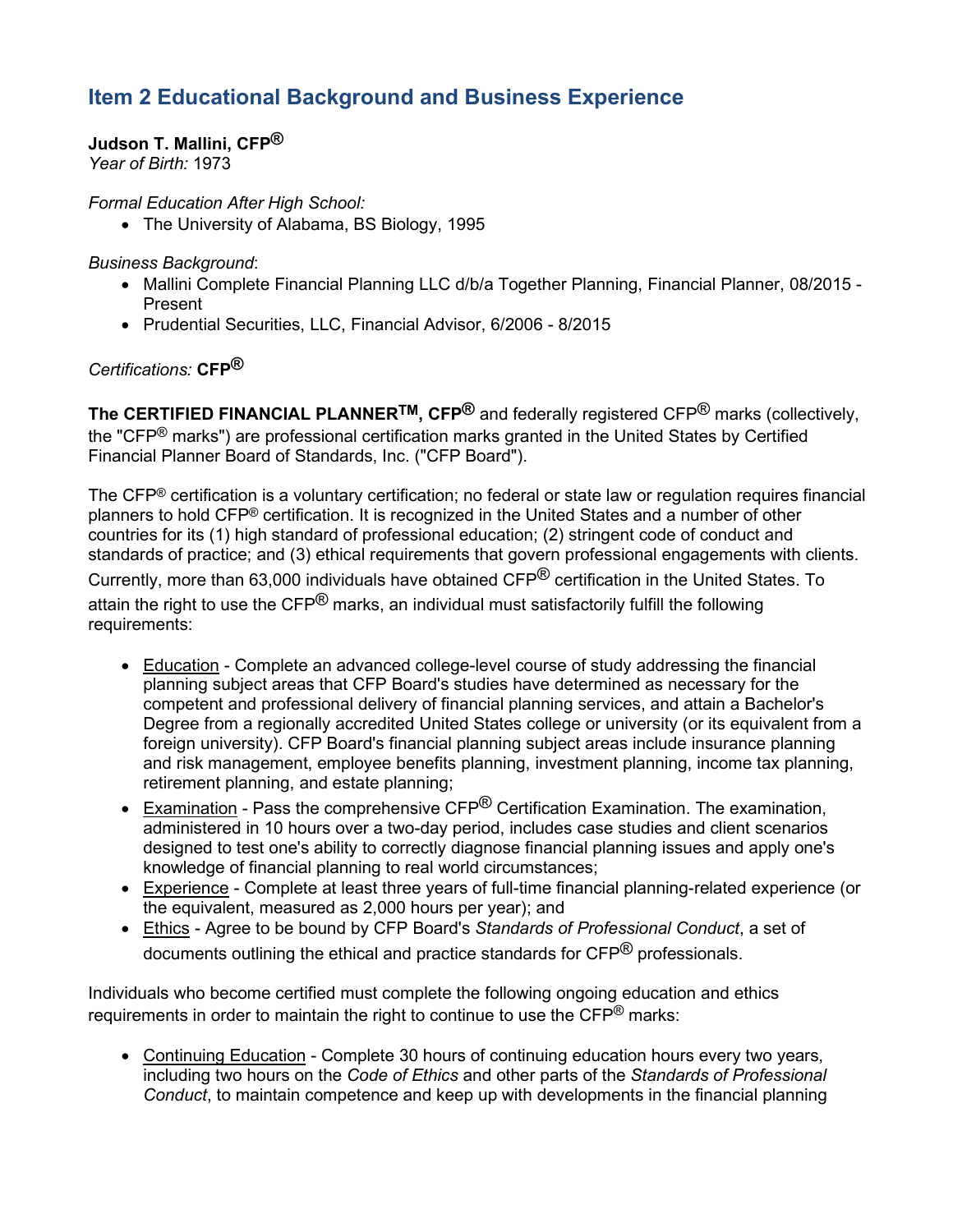field; and

• Ethics - Renew an agreement to be bound by the *Standards of Professional Conduct*. The Standards prominently require that CFP<sup>®</sup> professionals provide financial planning services at a fiduciary standard of care. This means  $\text{CFP}^{\textcircled{D}}$  professionals must provide financial planning services in the best interests of their clients.

 $CFP^®$  professionals who fail to comply with the above standards and requirements may be subject to CFP Board's enforcement process, which could result in suspension or permanent revocation of their CFP®certification.

### **Item 3 Disciplinary Information**

Form ADV Part 2B requires disclosure of certain criminal or civil actions, administrative proceedings, and self-regulatory organization proceedings, as well as certain other proceedings related to suspension or revocation of a professional attainment, designation, or license. Judson T. Mallini has no required disclosures under this item.

### **Item 4 Other Business Activities**

Jud Mallini is not actively engaged in any other business or occupation (investment-related or otherwise) beyond his capacity as Member and Investment Adviser Representative of Together Planning. Moreover, Mr. Mallini does not receive any commissions, bonuses or other compensation based on the sale of securities or other investment products.

### **Item 5 Additional Compensation**

Jud Mallini does not receive any additional compensation beyond that received as a Member and Investment Adviser Representative of Together Planning.

### **Item 6 Supervision**

In the supervision of our associated persons, advice provided is limited based on the restrictions set by Together Planning, and by internal decisions as to the types of investments that may be included in client portfolios. We conduct periodic reviews of client holdings and documented suitability information to provide reasonable assurance that the advice provided remains aligned with each client's stated investment objectives and with our internal guidelines.

My supervisor is: Lia Bertelson, Member/Chief Compliance Officer.

Supervisor phone number: 352-221-9300.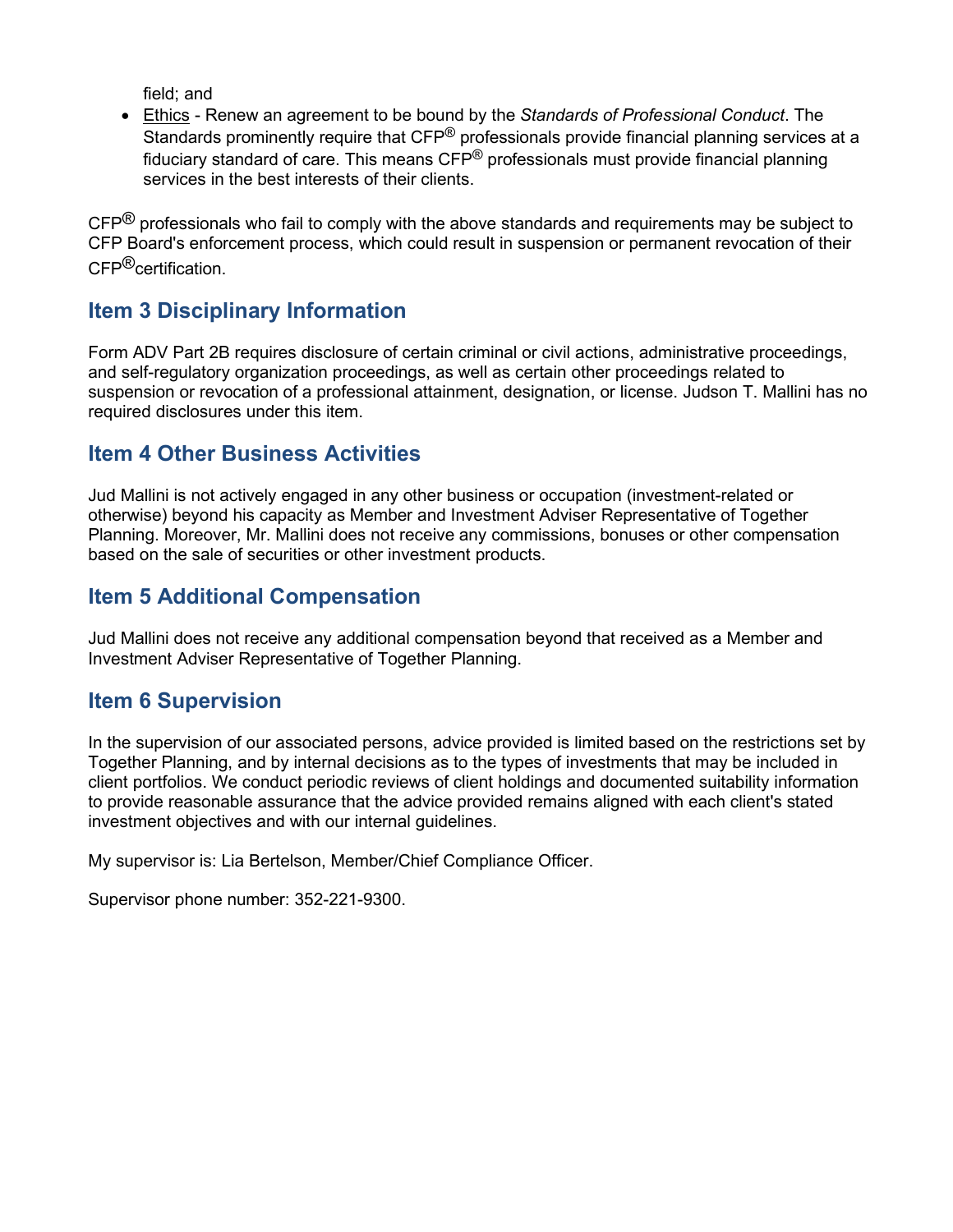

**Lia Bertelson, CFP® 599 W. Crosville Road Suite 107 Roswell, GA 30075** 

**Telephone: 470-443-1808**

# **Mallini Complete Financial Planning LLC**

# **d/b/a Together and/or Together Planning**

**2631 NW 41st Street, Suite E2 Gainesville, FL 32606**

**Telephone: 352-221-9300**

**[www.togetherplanning.com](http://www.togetherplanning.com/)**

**February 10, 2022**

#### **FORM ADV PART 2B BROCHURE SUPPLEMENT**

This brochure supplement provides information about Lia Bertelson that supplements the Mallini Complete Financial Planning LLC d/b/a Together and/or Together Planning brochure. You should have received a copy of that brochure. Contact us at 352-221-9300 if you did not receive Mallini Complete Financial Planning LLC's brochure or if you have any questions about the contents of this supplement.

Additional information about Lia Bertelson (CRD # 6469786) is available on the SEC's website at [www.adviserinfo.sec.gov.](http://www.adviserinfo.sec.gov/)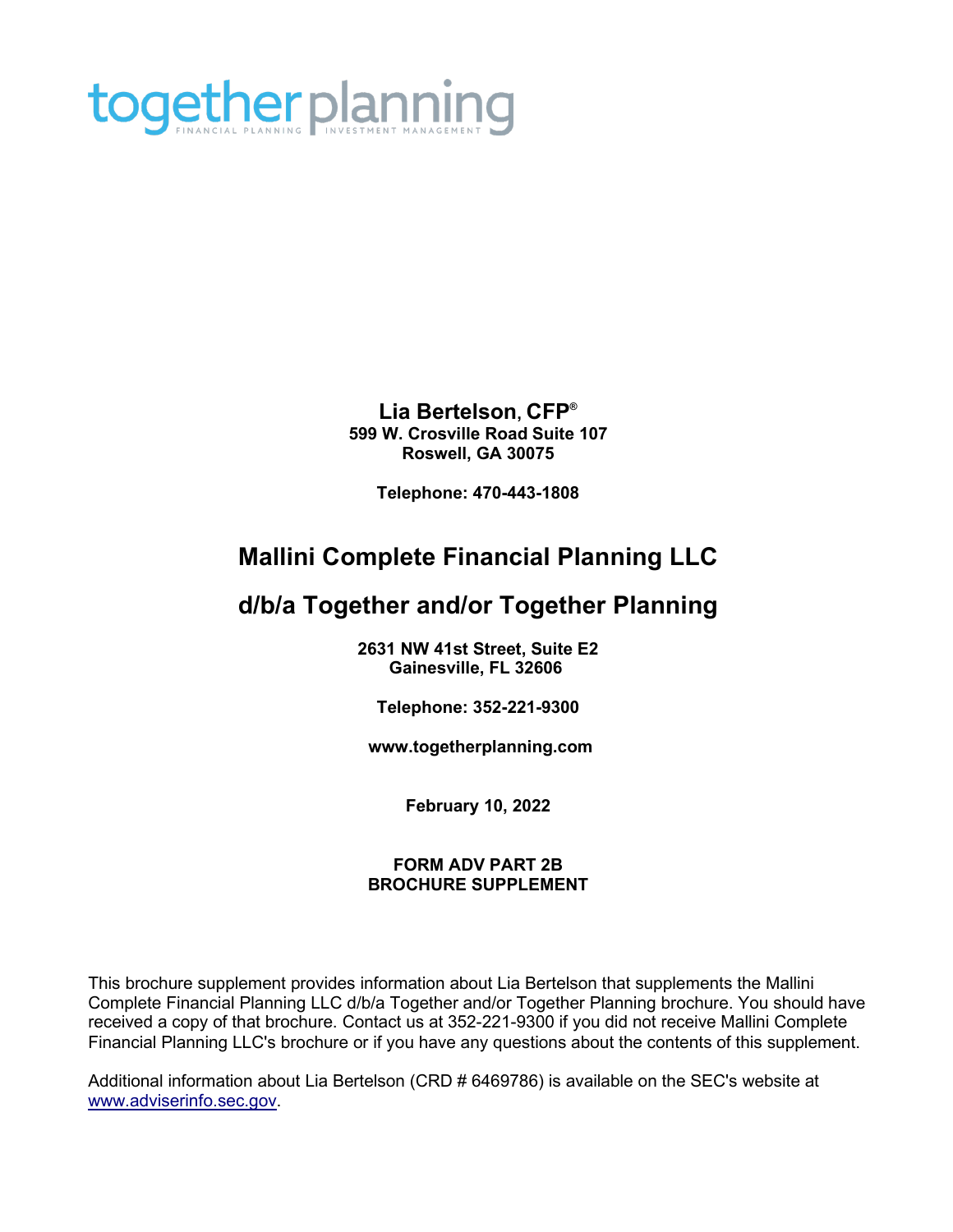## **Item 2 Educational Background and Business Experience**

#### **Lia Bertelson, CFP®**

*Year of Birth:* 1977

*Formal Education After High School:*

- University of North Carolina, BS Business Administration (Minor: Spanish), 1999
- University of Georgia, MA Religion, 2005
- Kennesaw State University, State Teacher Certification, Foreign Language Education, 2008

*Business Background*:

- Mallini Complete Financial Planning LLC d/b/a Together Planning, Chief Compliance Officer, 2/2021 - Present
- Mallini Complete Financial Planning LLC d/b/a Together Planning, Investment Adviser Representative, 5/2016 - Present
- Mallini Complete Financial Planning LLC d/b/a Together Planning, Member, 2/2015 Present
- St. David's Episcopal Preschool, Teacher, 9/2013 5/2017

#### *Certifications:* **CFP®**

**The CERTIFIED FINANCIAL PLANNERTM, CFP**® and federally registered CFP® marks (collectively, the "CFP®marks") are professional certification marks granted in the United States by Certified Financial Planner Board of Standards, Inc. ("CFP Board").

The CFP® certification is a voluntary certification; no federal or state law or regulation requires financial planners to hold CFP® certification. It is recognized in the United States and a number of other countries for its (1) high standard of professional education; (2) stringent code of conduct and standards of practice; and (3) ethical requirements that govern professional engagements with clients. Currently, more than 71,000 individuals have obtained CFP® certification in the United States.

To attain the right to use the CFP® marks, an individual must satisfactorily fulfill the following requirements:

- Education Complete an advanced college-level course of study addressing the financial planning subject areas that CFP Board's studies have determined as necessary for the competent and professional delivery of financial planning services, and attain a Bachelor's Degree from a regionally accredited United States college or university (or its equivalent from a foreign university). CFP Board's financial planning subject areas include insurance planning and risk management, employee benefits planning, investment planning, income tax planning, retirement planning, and estate planning;
- Examination Pass the comprehensive  $CFP^{\odot}$  Certification Examination. The examination includes case studies and client scenarios designed to test one's ability to correctly diagnose financial planning issues and apply one's knowledge of financial planning to real world circumstances;
- Experience Complete at least three years of full-time financial planning-related experience (or the equivalent, measured as 2,000 hours per year); and
- Ethics Agree to be bound by CFP Board's *Standards of Professional Conduct*, a set of documents outlining the ethical and practice standards for CFP® professionals.

Individuals who become certified must complete the following ongoing education and ethics requirements in order to maintain the right to continue to use the  $\text{CFP}^{\textcircled{e}}$  marks: